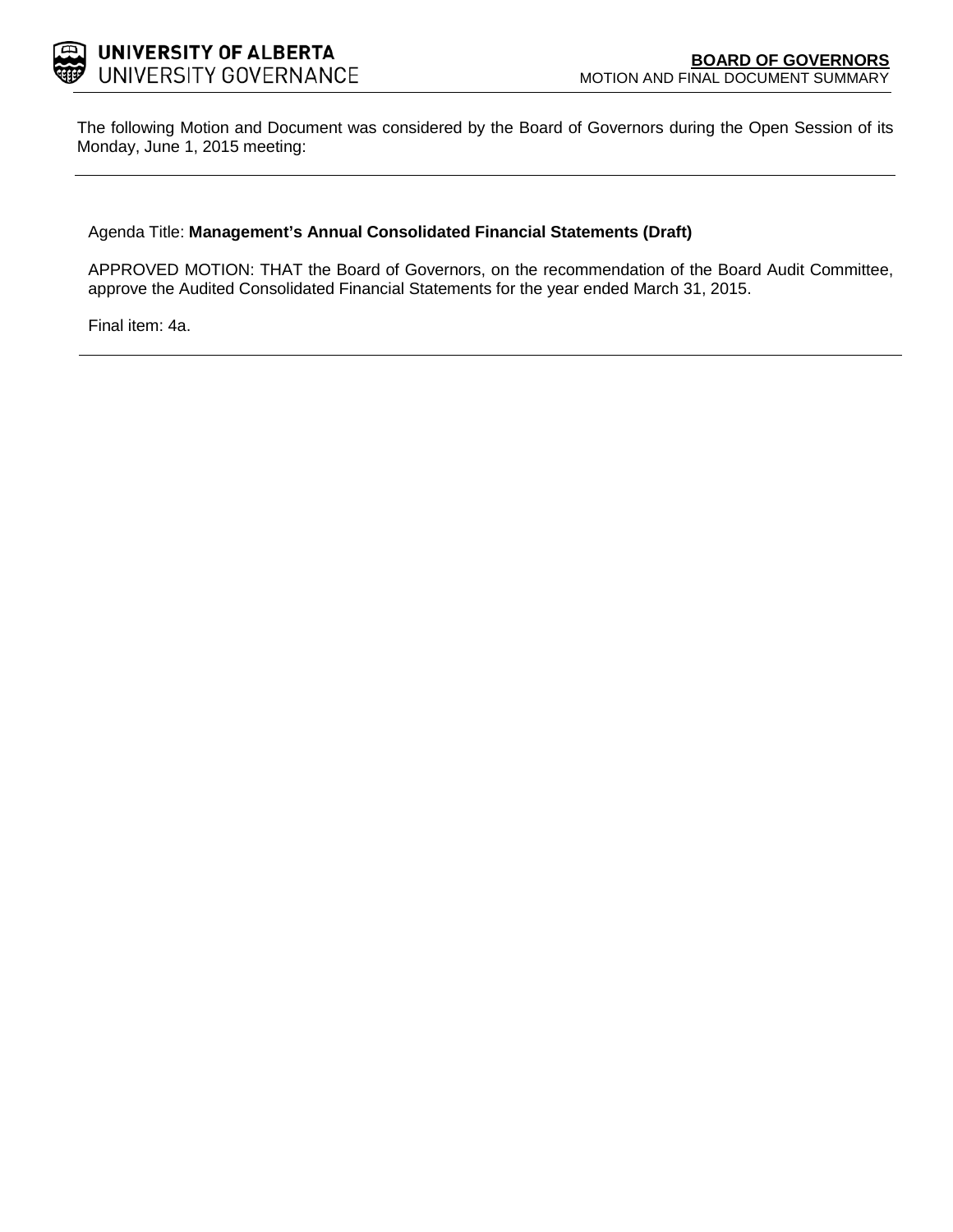<span id="page-1-0"></span>

Item No. 4a

# **OUTLINE OF ISSUE**

# Agenda Title: **Management's Annual Consolidated Financial Statements (Draft)**

**Motion**: THAT the Board of Governors, on the recommendation of the Board Audit Committee, approve the Audited Consolidated Financial Statements for the year ended March 31, 2015.

#### **Item**

| <b>Action Requested</b> | $\boxtimes$ Approval Recommendation Discussion/Advice Information |
|-------------------------|-------------------------------------------------------------------|
| Proposed by             | Phyllis Clark, Vice-President (Finance and Administration)        |
| Presenter               | Phyllis Clark, Vice-President (Finance and Administration)        |
|                         | Martin Coutts, Associate Vice-President, Finance and Supply       |
|                         | <b>Management Services</b>                                        |
| Subject                 | Management's Annual Consolidated Financial Statements and Review. |

# **Details**

| Responsibility                  | Vice-President (Finance and Administration)                       |
|---------------------------------|-------------------------------------------------------------------|
| The Purpose of the Proposal is  | To recommend Board approval of the audited Consolidated Financial |
| (please be specific)            | Statements as required by the Post-Secondary Learning Act.        |
| The Impact of the Proposal is   | n/a                                                               |
| Replaces/Revises (eg, policies, | n/a                                                               |
| resolutions)                    |                                                                   |
| Timeline/Implementation Date    |                                                                   |
| <b>Estimated Cost</b>           | n/a                                                               |
| Sources of Funding              | n/a                                                               |
| <b>Notes</b>                    |                                                                   |

# **Alignment/Compliance**

| <b>Alignment with Guiding</b>                                                                                                   |                                                                                                                                                                                                                                                   |  |  |  |  |
|---------------------------------------------------------------------------------------------------------------------------------|---------------------------------------------------------------------------------------------------------------------------------------------------------------------------------------------------------------------------------------------------|--|--|--|--|
| Documents                                                                                                                       |                                                                                                                                                                                                                                                   |  |  |  |  |
| Compliance with Legislation,                                                                                                    | Post- Secondary Learning Act, Sections 70, 71, and 79 states:                                                                                                                                                                                     |  |  |  |  |
| Policy and/or Procedure<br>Relevant to the Proposal<br>(please guote legislation and<br>include identifying section<br>numbers) | Fiscal year<br>The fiscal year of a board is the period established as the fiscal year by the Minister.<br>70<br>Auditor<br>71 The Auditor General is the auditor of the board of a public post-secondary institution<br>other than Banff Centre. |  |  |  |  |
|                                                                                                                                 | <b>Accountability of Board</b>                                                                                                                                                                                                                    |  |  |  |  |
|                                                                                                                                 | <b>Annual report</b>                                                                                                                                                                                                                              |  |  |  |  |
|                                                                                                                                 | 79(1) Each year a board must prepare and submit to the Minister a report that includes                                                                                                                                                            |  |  |  |  |
|                                                                                                                                 | the audited financial statements for the preceding fiscal year, and<br>(a)<br>(b)<br>any other information the Minister requires.                                                                                                                 |  |  |  |  |
|                                                                                                                                 | The annual report must be submitted to the Minister on or before the date specified<br>by the Minister.                                                                                                                                           |  |  |  |  |
|                                                                                                                                 |                                                                                                                                                                                                                                                   |  |  |  |  |
|                                                                                                                                 |                                                                                                                                                                                                                                                   |  |  |  |  |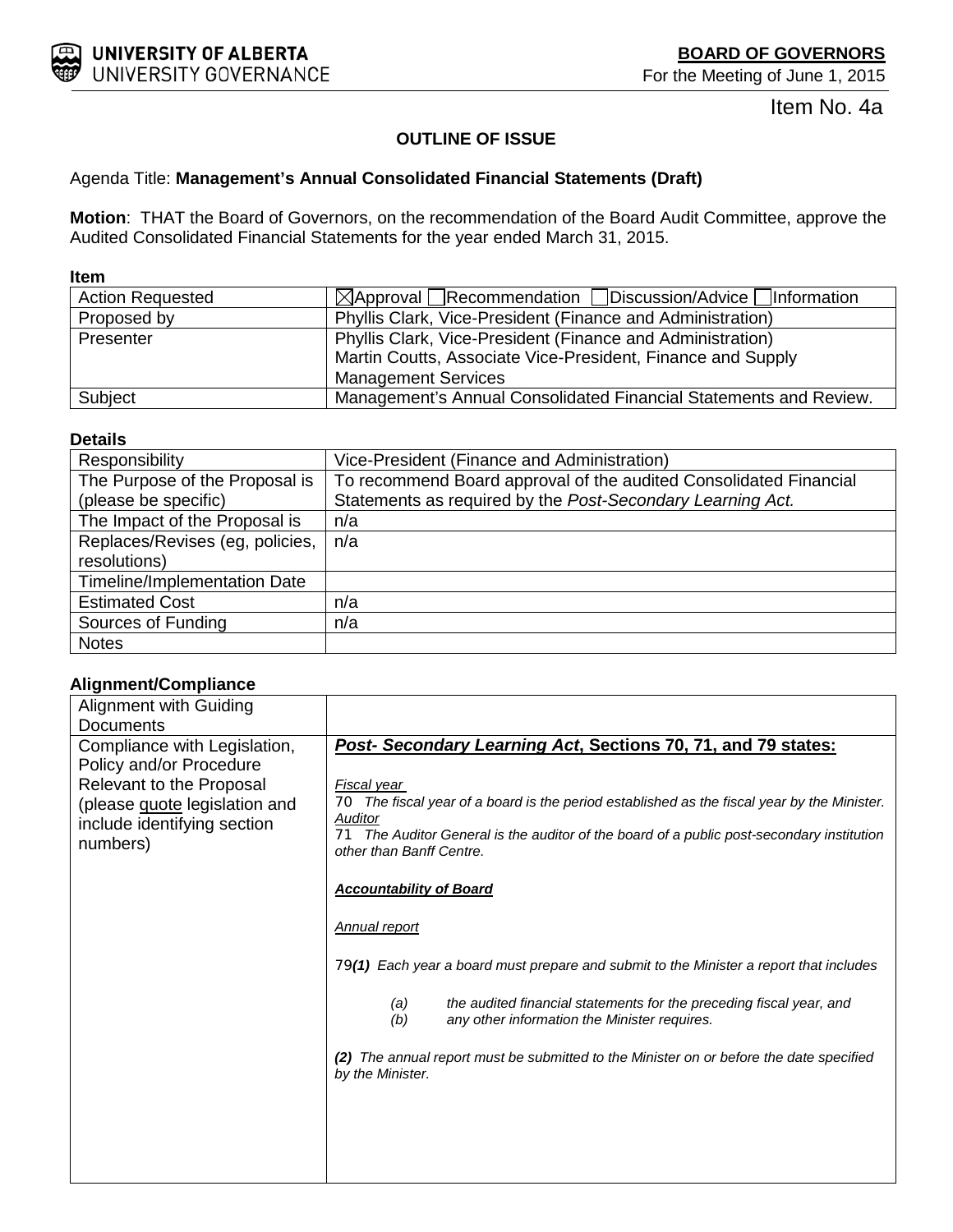For the Meeting of June 1, 2015



# Item No. 4a

|     | Audit Committee Terms of Reference, Section 3.1.i. and 4 state:                                                                                                                                                                                                                                                                                                                                   |
|-----|---------------------------------------------------------------------------------------------------------------------------------------------------------------------------------------------------------------------------------------------------------------------------------------------------------------------------------------------------------------------------------------------------|
| 3.  | MANDATE OF THE COMMITTEE                                                                                                                                                                                                                                                                                                                                                                          |
|     | Except as provided in paragraph 4 and in the Board's General Committee Terms of<br>Reference, the Committee shall monitor, evaluate and make decisions on behalf of<br>the Board with respect to all auditing, financial reporting and internal control<br>functions relating to the University. The Committee shall also consider such other<br>matters delegated to the Committee by the Board. |
|     | Without limiting the generality of the foregoing the Committee shall:                                                                                                                                                                                                                                                                                                                             |
| (i) | review with administration and the external auditor at the completion of the annual<br>examination:<br>(i) the University's annual financial statements and related footnotes;<br>(ii) the external auditor's audit of the financial statements and report                                                                                                                                        |
| 4.  | LIMITATIONS ON DELEGATION BY THE BOARD                                                                                                                                                                                                                                                                                                                                                            |
|     | The general delegation of authority by the Board to the Committee shall be limited<br>as set out in this paragraph. Notwithstanding the general delegation of authority to<br>the Committee as set out in paragraph 3, the Committee shall bring to the Board for<br>final approval or information:                                                                                               |
| (a) | the approval of the annual financial statements of the University and attached<br>related auditor's reports;                                                                                                                                                                                                                                                                                      |

# **Routing** (Include meeting dates)

| <b>Consultative Route</b>      | n/a                                            |
|--------------------------------|------------------------------------------------|
| (parties who have seen the     |                                                |
| proposal and in what capacity) |                                                |
| Approval Route (Governance)    | Audit Committee, June 1, 2015 (Recommendation) |
| (including meeting dates)      | Board of Governors, June 1, 2015 (Approval)    |
| <b>Final Approver</b>          | <b>Board of Governors</b>                      |

**Attachments** 

- 1. Covering letter from the Vice-President (Finance and Administration) (1 page)
- 2. Consolidated Financial Statements (Draft) (33 pages)

Prepared by: Martin Coutts, Associate Vice-President, Finance and Supply Management Services [\(martin.coutts@ualberta.ca,](mailto:martin.coutts@ualberta.ca) 780-492-3436) Michele Pearce, Director, Financial Accounting and Reporting, Financial Services [\(michele.pearce@ualberta.ca,](mailto:michele.pearce@ualberta.ca) 780-492-0877)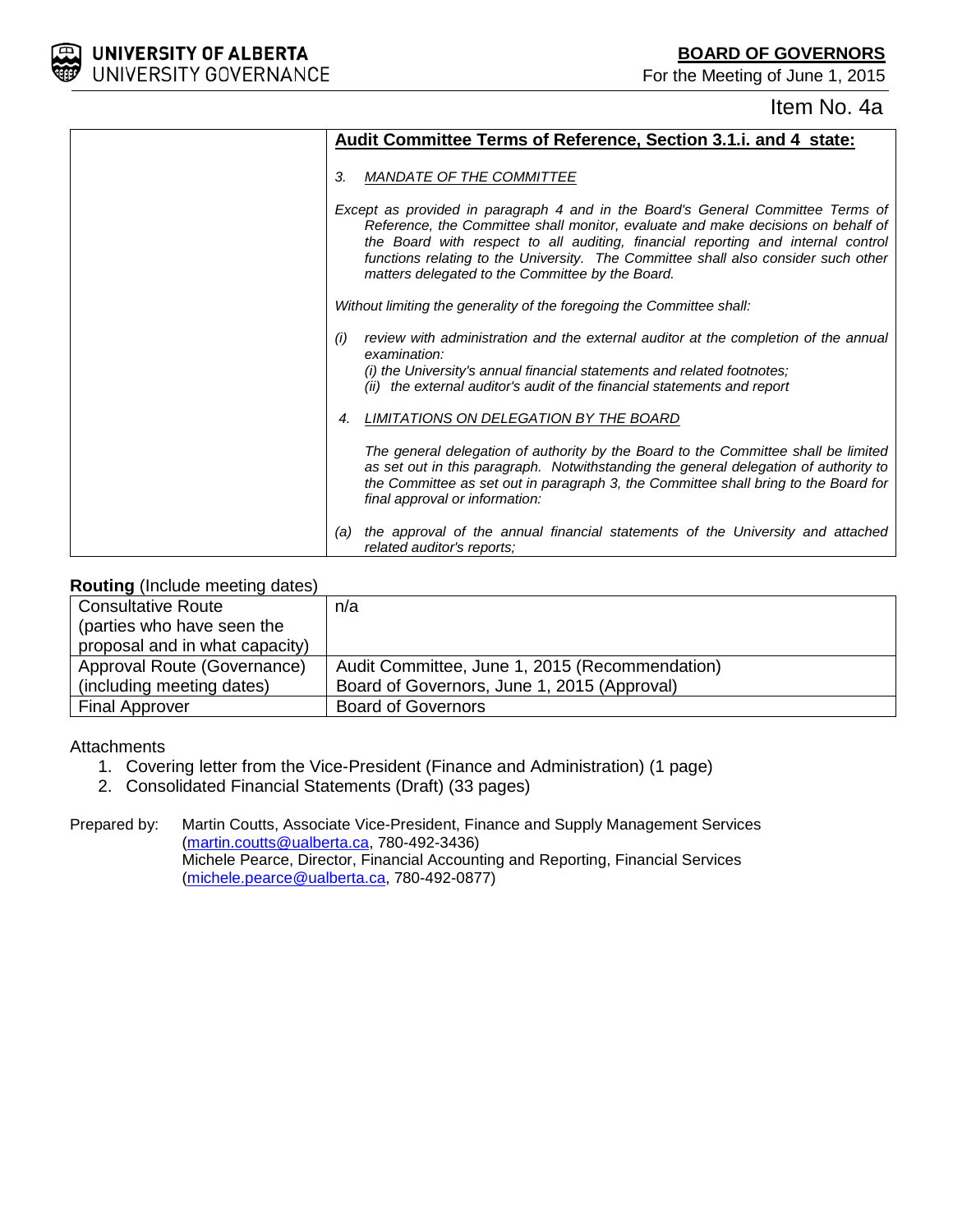

2-04 South Academic Building (SAB) Edmonton, Alberta, Canada T6G 2G7 Tel: 780.492.2657 Fax: 780.492.1439 www.ualberta.ca/vpfinance

Date: May 19, 2015

- To: Douglas Goss, Chair Members, Board of Governors
- From: Phyllis Clark Vice-President (Finance & Administration) and Chief Financial Officer

Subject: **March 31, 2015 University of Alberta Annual Consolidated Financial Statements (Draft)**

Please find enclosed the Draft Consolidated Financial Statements for the 2015 fiscal year.

From total revenue of \$1,830.8 million, the university ended the year with an excess of revenue over expense of \$75.3 million compared to a \$9.5 million budgeted excess. Net assets increased by \$251.7 million due to increases in endowments (\$187.8), an investment in tangible capital assets (\$15.8) and a decrease in the accumulated deficit from operations (\$56.9) offset by a decrease in unrealized investment gains (\$8.8). Included in the excess of revenue over expense is a recovery of a previous write-down on the floating rate notes.

For a more detailed discussion please refer to the Financial Statement Discussion and Analysis. Please note that the Financial Statement Discussion and Analysis is still in draft format; and has not yet been reviewed by Board Audit Committee. Comments and input received by Board Audit Committee at the June 1st meeting will be incorporated into the final draft.

## **The Financial Statement package includes:**

- Financial Statement Discussion and Analysis (Draft) **The Financial Statement Discussion and Analysis is a high level discussion of the University's financial results for the 2015 fiscal year.**
- $\triangleright$  Statement of Management Responsibility (Draft)
- > Independent Auditor's Report (Draft)
- Consolidated Financial Statements (Draft)
	- Consolidated Statement of Financial Position
	- Consolidated Statement of Operations
	- Consolidated Statement of Cash Flows
	- Consolidated Statement of Remeasurement gains and losses
	- Notes to the Consolidated Financial Statements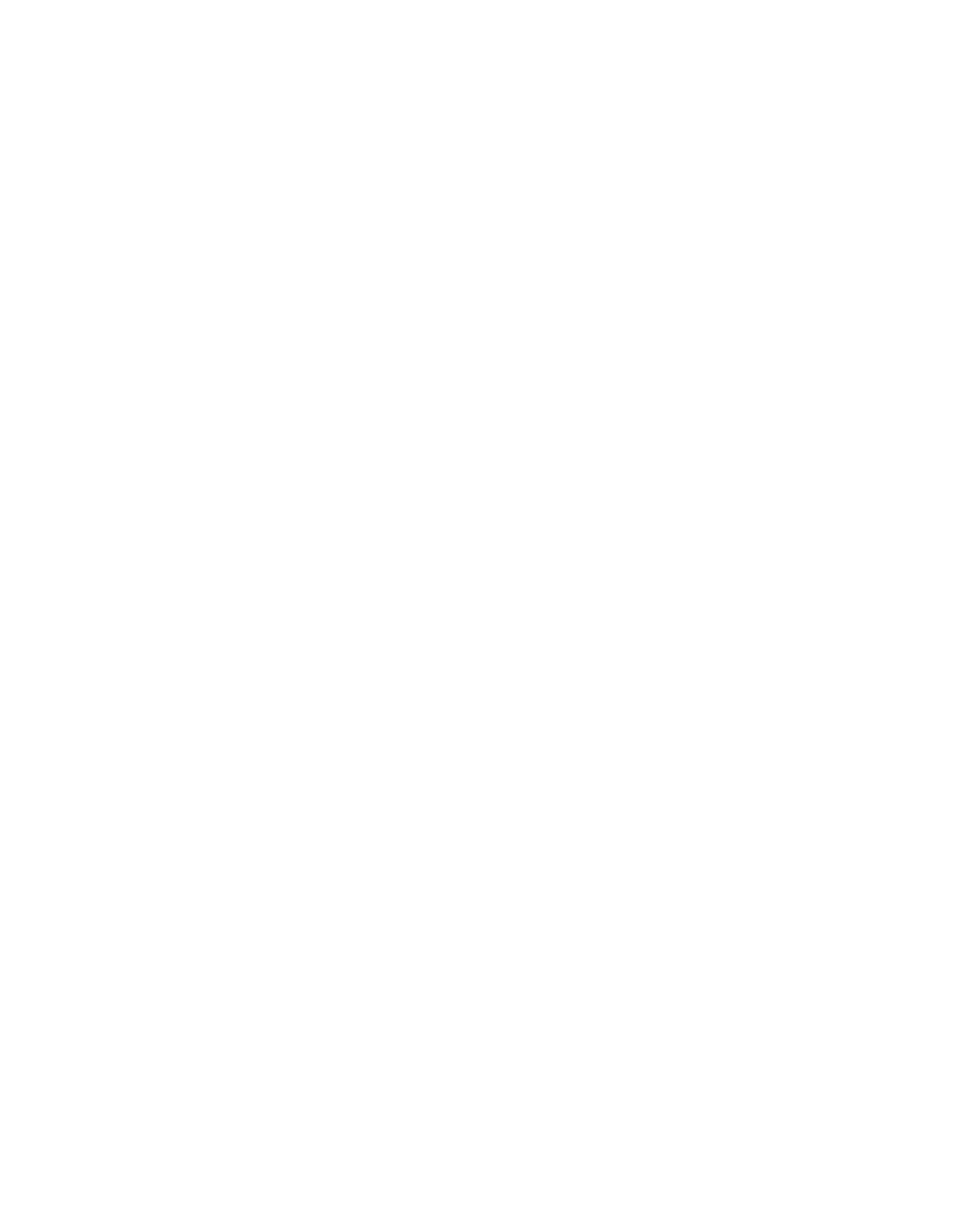

# **DRAFT**

# **Consolidated Financial Statements**

**For the Year Ended March 31, 2015**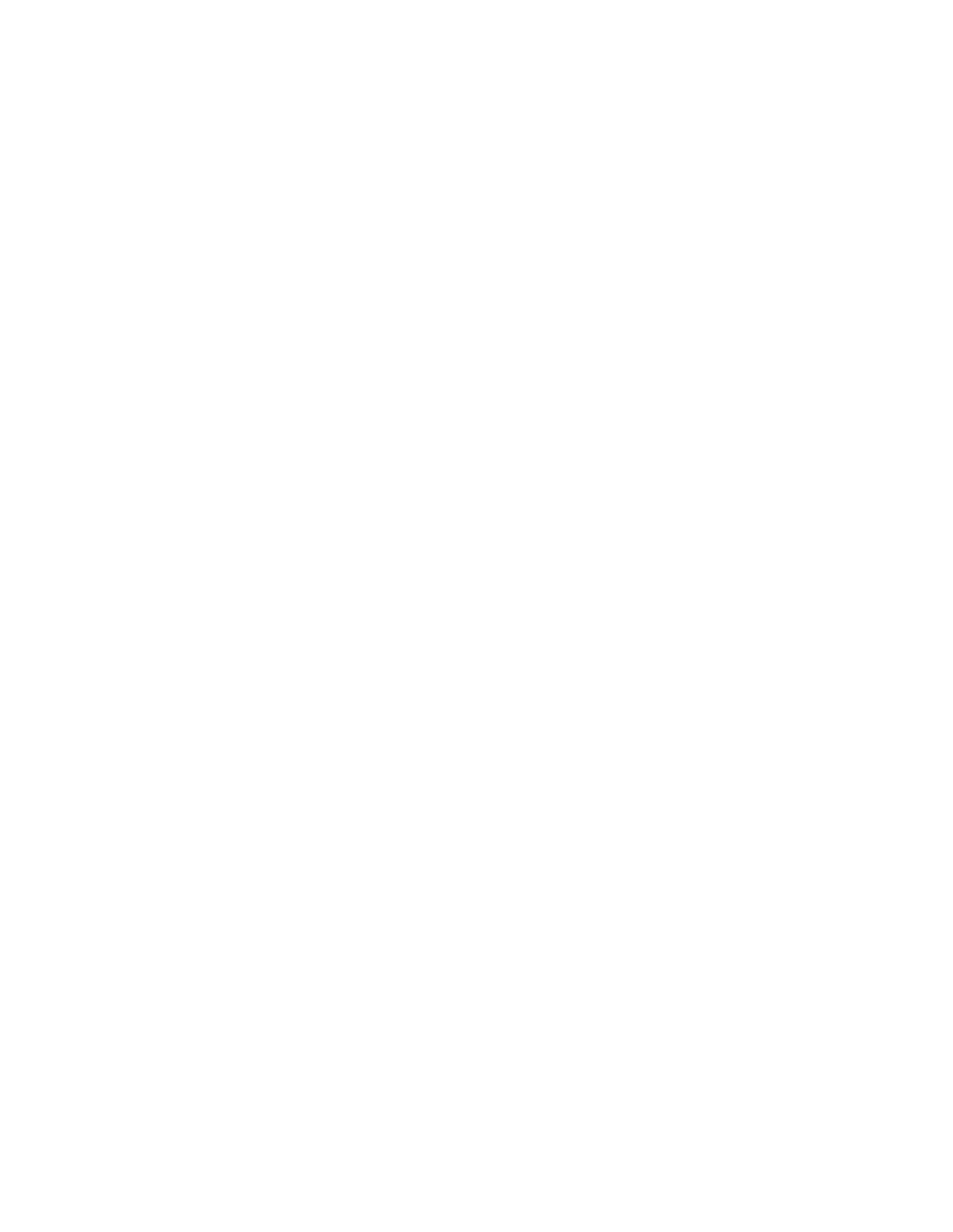# **TABLE OF CONTENTS**

**FINANCIAL SERVICES**

3<sup>rd</sup> Floor Administration Building • University of Alberta • Edmonton • Canada • T6G 2M7 Telephone: (780) 492-3000 • Fax: (780) 492-2846 Website: www.financial.ualberta.ca E-mail: fs.requests@ualberta.ca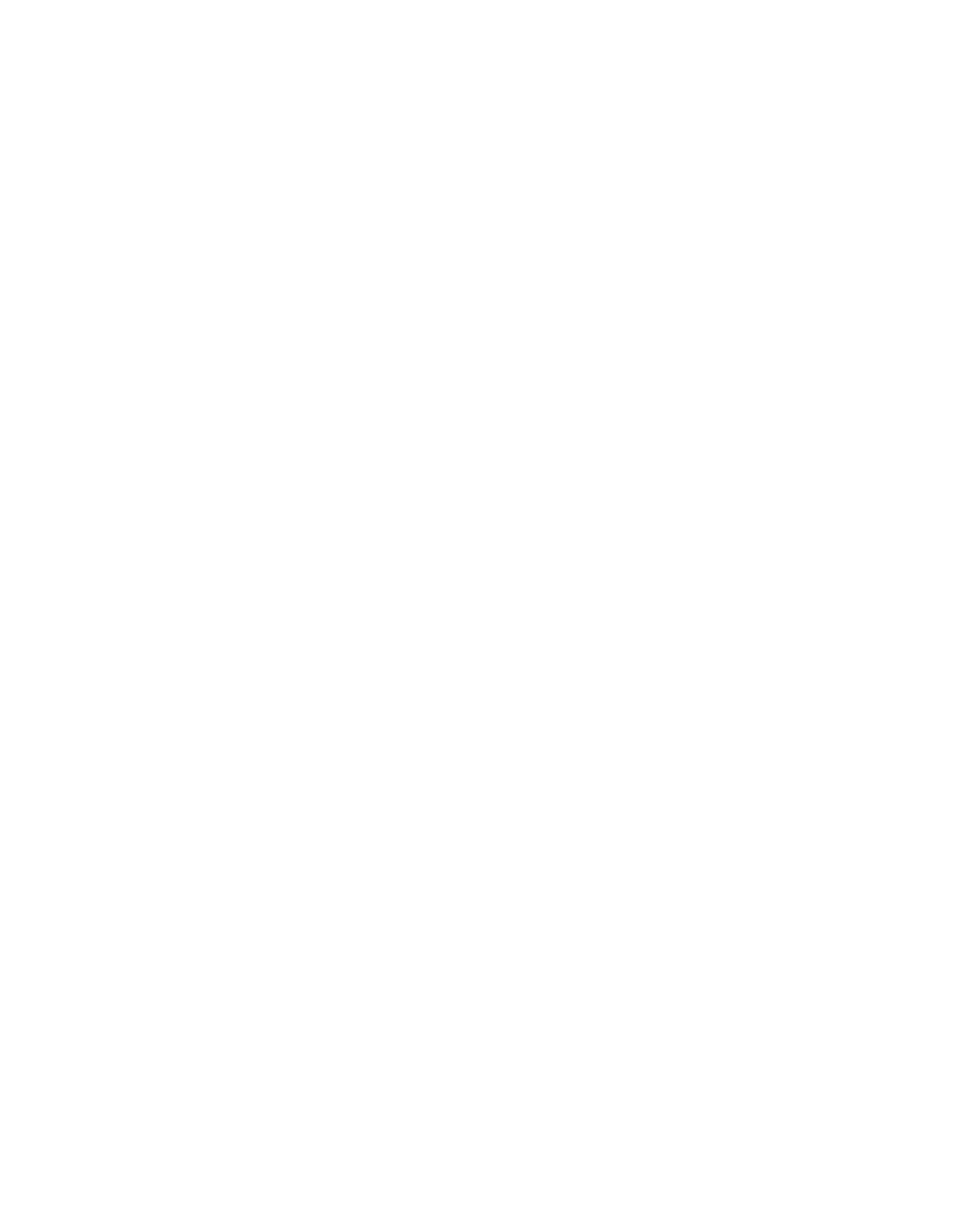# **FINANCIAL STATEMENT DISCUSSION AND ANALYSIS PERIOD ENDED MARCH 31, 2015**

*(in millions of dollars)*

The financial statement discussion and analysis should be read in conjunction with the University of Alberta annual audited financial statements. The discussion and analysis and the audited financial statements are reviewed and approved by the University of Alberta Board of Governors on the recommendation of the University of Alberta Audit Committee. The university's financial statements have been prepared in accordance with Canadian Public Sector Accounting Standards.

For more in-depth discussion and analysis of the university's goals and objectives please refer to the following documents: 2015 Comprehensive Institutional Plan, Dare to Discover: A Vision for a Great University, Investment Reports. http://uofa.ualberta.ca/reporting

The discussion and analysis provides an overview of the university's:

- $\triangleright$  Financial Results<br> $\triangleright$  Net Assets
- **EXALES**<br> **EXALES**<br> **EXALES**<br> **EXALES**
- $\triangleright$  Capital Planning<br> $\triangleright$  Areas of Significal
- ¾ Areas of Significant Financial Risk

# Financial Results

From total revenue of \$1,830.8 million, the university ended the year with an excess of revenue over expense of \$75.3 million compared to a \$9.5 million budgeted excess. Net assets increased by \$251.7 million due to increases in endowments (\$187.8), an investment in tangible capital assets (\$15.8) and a decrease in the accumulated deficit from operations (\$56.9) offset by a decrease in unrealized investment gains (\$8.8). Included in the excess of revenue over expense is a recovery of a previous write-down on the floating rate notes.

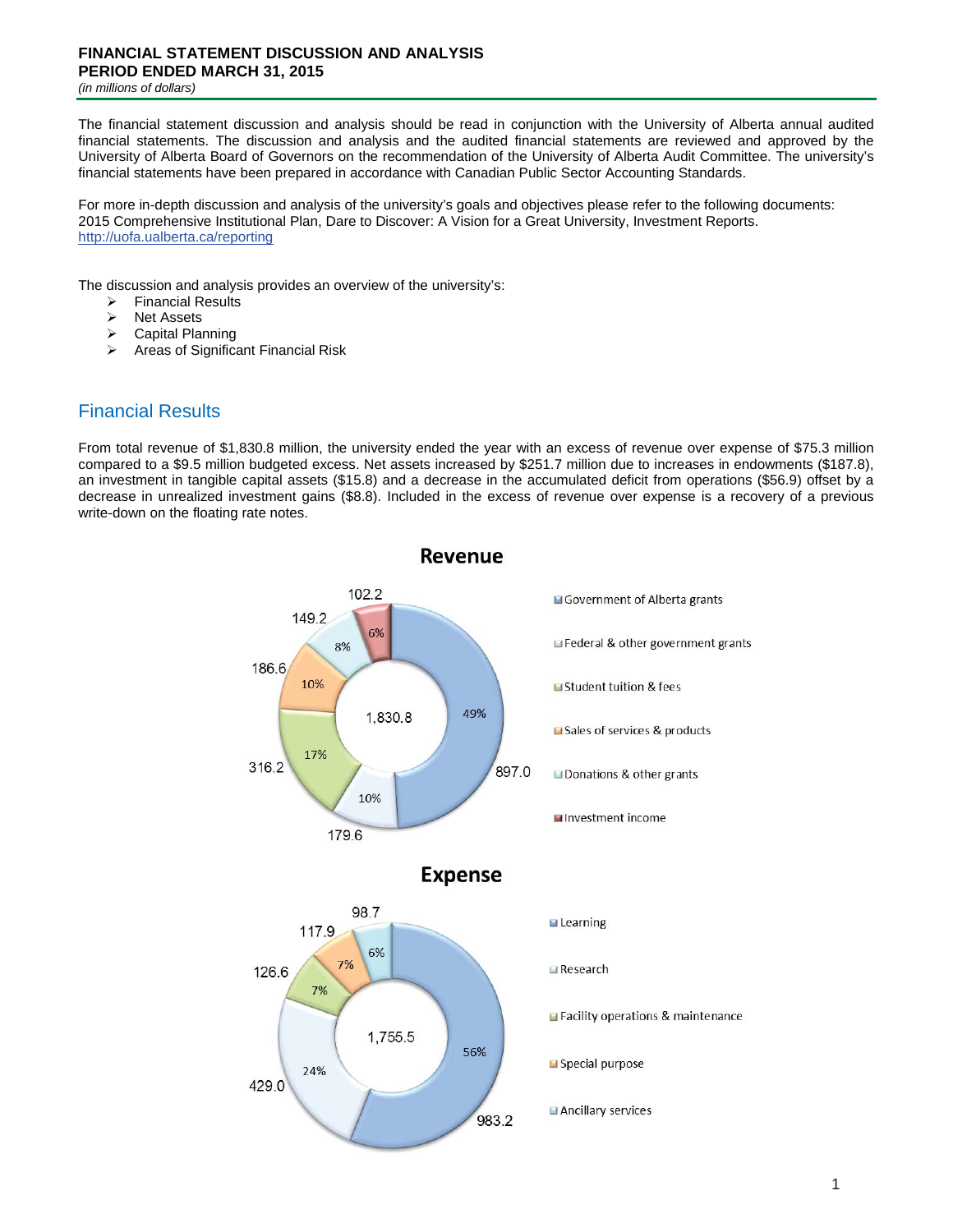

### Government of Alberta (GoA) Grants

Grants from GoA represent the university's single largest source of funding for university activities. There was no increase to the fiscal 2015 Campus Alberta grant. GoA grants are \$35.5 million more than budget due to higher than anticipated funding for the Academic Alternative Relationship Plans (AARP).

The university received an Access to the Future Fund (AFF) grant of \$58.7 million, of which \$54.4 million was capitalized to endowment net assets.

#### Federal and other government grants

Federal and other government grants primarily support the university's research activities. Revenue is relatively comparable to budget.

#### Student tuition and fees

Enrollment is comparable to last year and is expected to remain relatively stable over the next few years. The annual budgeted increase is due to the increase in instructional fees, which is based upon the increase to the annual CPI, market modifiers, program differential fees and international student fees.

#### Sales of services and products

Ancillary services and academic and administrative units generate revenue through the sale of services and products to both individuals and organizations external to the university. Ancillary services generated sales of \$93.6 million, while academic and administrative units generated sales of \$93.0 million. Sales revenue is comparable to budget.

#### Donations and other grants, investment income

Donations and other grants support many university activities. Revenue is \$15.9 million more than budget. In fiscal 2015 donations include an in kind donation (\$14.3) for the Jeanne and Peter Lougheed Performing Arts Centre.

Investment income is \$43.3 million more than budget mainly due to the gains on the sale of the floating rate notes and the endowment spending allocation being fully

funded from realized income. The budget had anticipated that a portion of the spending allocation would be funded by a transfer from endowments. The floating rate note gains are a recovery of a previous write-down. Investments primarily fall into two categories, the Unitized Endowment Pool (UEP) and the Non-Endowed Investment Pool (NEIP). The UEP returned 15.3% (2014: 15.5%) and represents the majority of the university's long-term investment strategy. The NEIP investments which are allocated to the shortterm, mid-term and long-term investment strategies returned 4.7% (2014: 6.0%).

#### **Expense**



#### Learning

Learning effectively represents the operating activities of the university and therefore a significant component of this category is staff salary and benefit costs. This expense is comparable to budget.

#### Research

Expenses for research activities are funded by restricted grants and donations as well as internal funds designated for research related spending. This expense is \$12.9 million less than budget.

#### Facility operations and maintenance

The cost of maintaining university facilities and grounds is comparable to budget.

#### Special purpose

Special purpose is non-research activity that is funded though restricted grants and donations and includes student scholarships and bursaries, teaching and learning programs and community service. This expense is \$34.3 million more than budget mainly due to the higher than anticipated AARP grant.

#### Ancillary services

Ancillary services include the university bookstore, parking services, utilities and student residences. Ancillary services are \$11.7 million less than budget mainly due to the Bookstore closure of the Microstore and lower text book sales, resulting in lower cost of goods sold.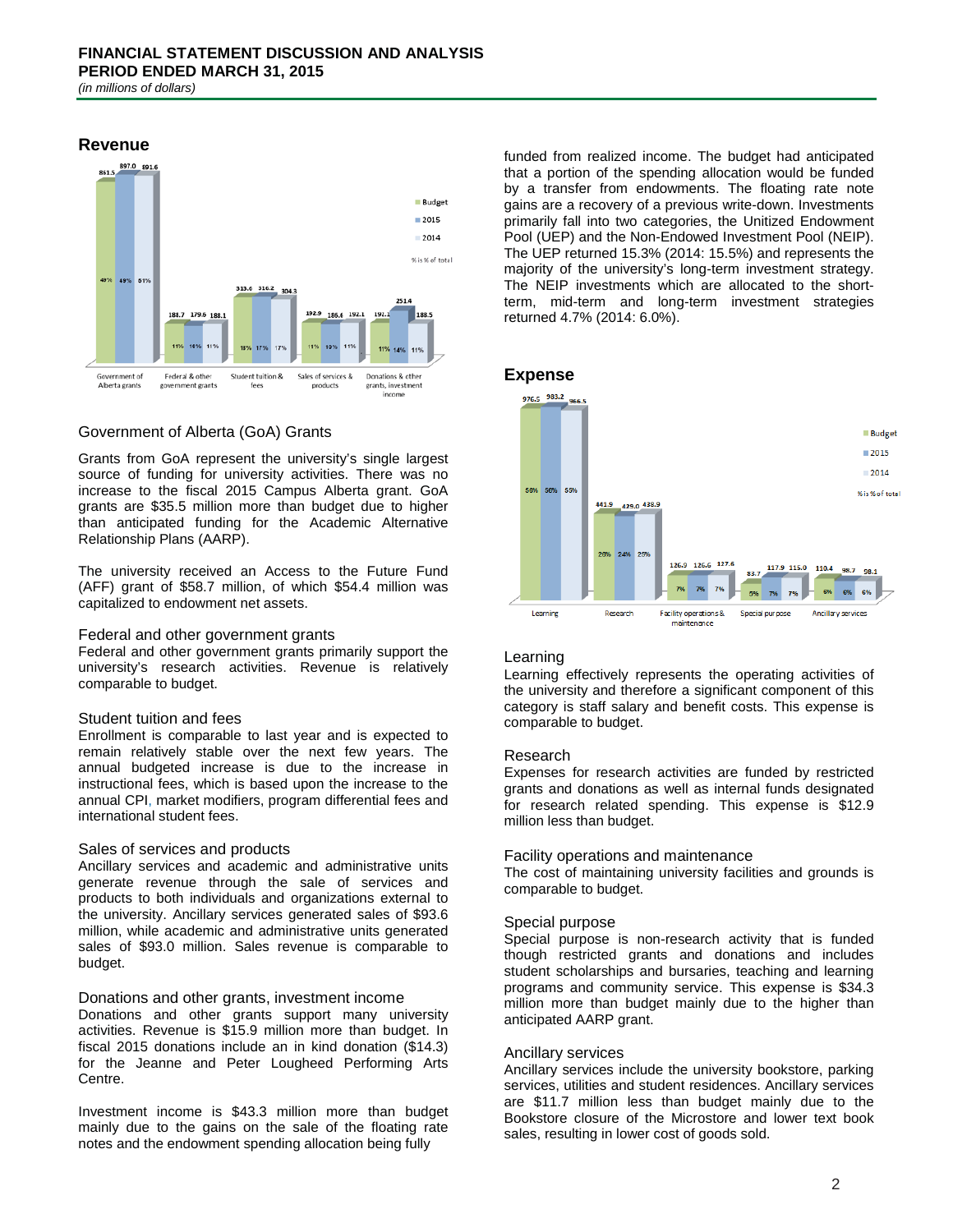# Net Assets

|                                       |   | <b>March</b><br>2015 | <b>March</b><br>2014 |
|---------------------------------------|---|----------------------|----------------------|
| Investment in tangible capital assets | S | 509.4                | \$<br>493.6          |
| Accumulated deficit from operations   |   | (32.2)               | (89.2)               |
| Accumulated operating surplus         |   | 477.2                | 404.4                |
| Endowments                            |   | 1,181.5              | 993.7                |
| Accumulated remeasurement gains       |   | 30.0                 | 38.9                 |
|                                       |   | 1.688.               |                      |

The university's net asset balance is an important indicator of financial health for the institution. Net assets increased by \$251.7 million compared to the prior year.

Endowments consist of restricted donations and capitalized investment income which is required to be maintained intact in perpetuity to support donor specified activities. Endowments support a variety of key initiatives in the areas of academic programs, chairs and professorships, research and scholarships. Donations of \$27.8 million and capitalizing \$54.4 million of the AFF grant and \$105.3 million of investment income are the drivers behind the \$187.8 million increase to endowments. Endowment investments generated \$151.1 million of income, of which \$45.5 million was allocated for program spending and administrative fees, the remainder (\$105.6) was capitalized.

# Capital Planning

The university expended \$200.1 million (2014: \$179.2) on construction and other capital asset acquisitions.

The most significant construction and capital asset acquisitions in 2015 are:

- Innovation Centre for Engineering
- Physical Activity and Wellness Centre
- Jeanne and Peter Lougheed Performing Arts Centre
- Energy management program

# Areas of Significant Financial Risk

The university operates in a complex environment and must deal with a variety of risks which it manages through its integrated enterprise risk management framework. The major risks that can affect the university from a financial perspective are as follows:

#### Provincial Funding

The 2015-16 budget has been prepared based on a zero per cent change to the Campus Alberta grant. This could be an area of significant risk if the new provincial budget includes grant decreases. Tuition fees are at risk based on the new government's election platform to freeze tuition including rolling back recently approved market modifier fees. GoA grants represent the university's single largest source of funding for university activities, any reduction in the Campus Alberta or AARP grants result in significant budgetary pressure.

The university recognizes that funding models are changing for public universities throughout the global postsecondary sector and that universities are expected to generate a greater proportion than in the past of the operating revenues that sustain and enhance the quality of its research and the student experience. The university is pursuing steps which include but are not limited to growing its endowment, generating new net revenues, increasing federal government support for the indirect costs of research, adjusting tuition to reflect market conditions, and leveraging the establishment of its land trust.

#### Pension and Employee Future Benefits

The university currently carries a liability of approximately \$253 million for employee future benefits, representing probable future payments to be made for benefits earned to date. This balance can change for many reasons outside the university's control, including inflation and investment returns.

On the whole, the university's cost of benefits is expected to increase by between 5% and 7% per year in the upcoming years and this is not sustainable. Approximately 61% of the university's non-pension benefit costs relate to programs the university and its staff co-operatively manage and which could be changed through negotiation.

The largest of the unfunded liabilities is the university's share of the UAPP, which is approximately \$168 million. Both the UAPP and PSPP deficiencies are expected to be eliminated within 15 years, based on conditions at the time of the last actuarial valuations when the new contribution rates were set. The continuing increase in pension plan contributions represents a significant risk. Without structural reforms to the pension plans, the level of pension plan contributions as a percentage of total benefit costs will become unsustainable.

#### Deferred Maintenance

The university's deferred maintenance is estimated at over \$800 million. While the university is making progress on deferred maintenance on its older facilities, the overall amount of deferred maintenance remains relatively unchanged. This area remains a high priority as deferred maintenance puts some risk on the university's programs and initiatives. The continuation of appropriate levels of Infrastructure Maintenance Program funding is needed to avoid a return to increasing amounts of deferred maintenance.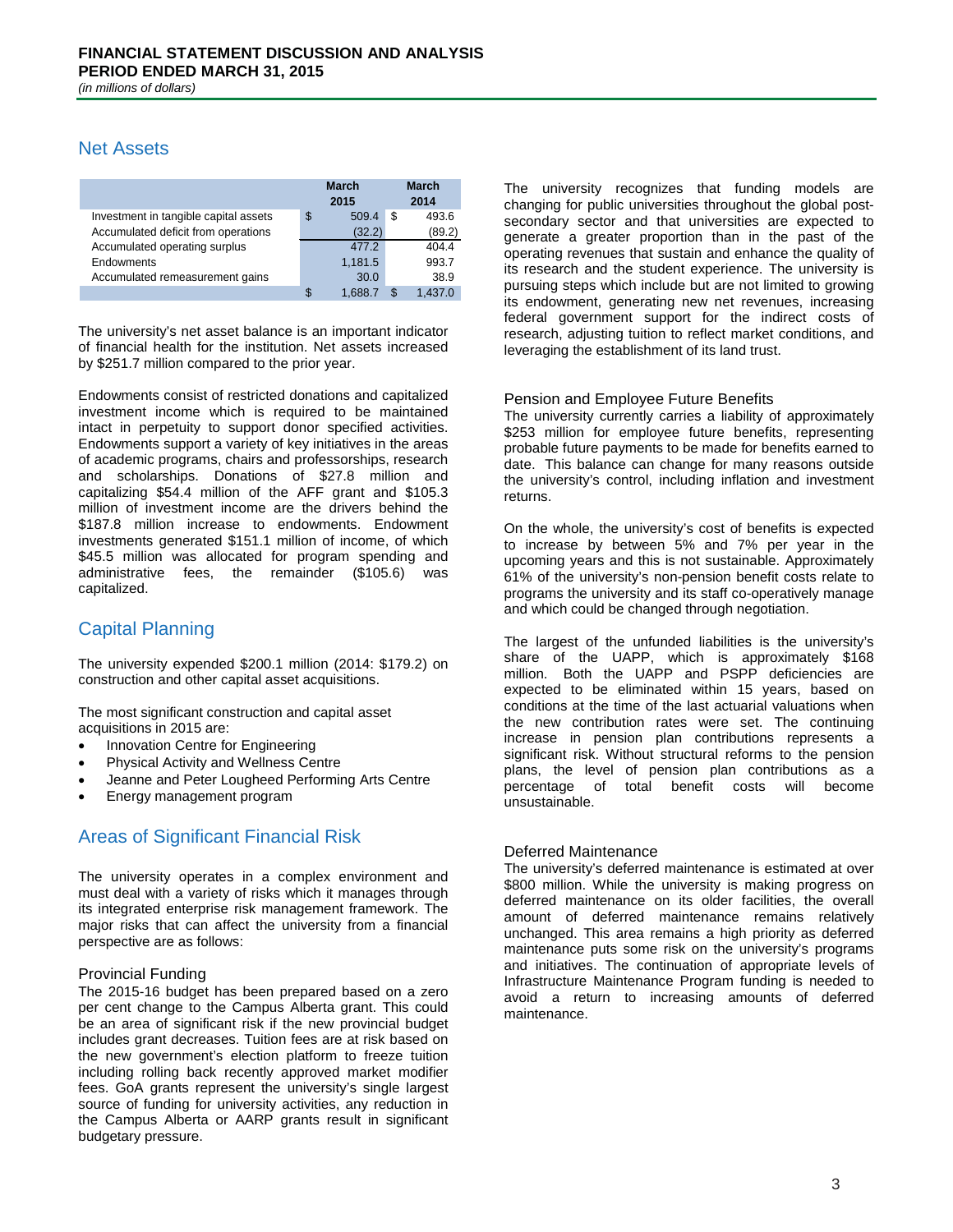#### **STATEMENT OF MANAGEMENT RESPONSIBILITY YEAR ENDED MARCH 31, 2015**

The consolidated financial statements of the University of Alberta have been prepared by management in accordance with Canadian Public Sector Accounting Standards. The consolidated financial statements present fairly the financial position of the university as at March 31, 2015 and the results of its operations for the year then ended.

In fulfilling its responsibilities and recognizing the limits inherent in all systems, management has developed and maintains a system of internal control designed to provide reasonable assurance that university assets are safeguarded from loss and that the accounting records are a reliable basis for the preparation of the consolidated financial statements.

The Board of Governors is responsible for reviewing and approving the consolidated financial statements, and overseeing management's performance of its financial reporting responsibilities.

The Board of Governors carries out its responsibility for review of the consolidated financial statements principally through its Audit Committee. With the exception of the President, all members of the Audit Committee are not employees of the university. The Audit Committee meets with management and the external auditors and internal auditors to discuss the results of audit examinations and financial reporting matters. The external and internal auditors have full access to the Audit Committee, with and without the presence of management.

These consolidated financial statements have been reported on by the Auditor General of the Province of Alberta, the auditor appointed under the *Post-secondary Learning Act*. The Independent Auditor's Report outlines the scope of the audit and provides the audit opinion on the fairness of presentation of the information in the consolidated financial statements.

*Original signed by Dr. Indira Samarasekera* President

*Original signed by Phyllis Clark* Vice-President (Finance & Administration) Chief Financial Officer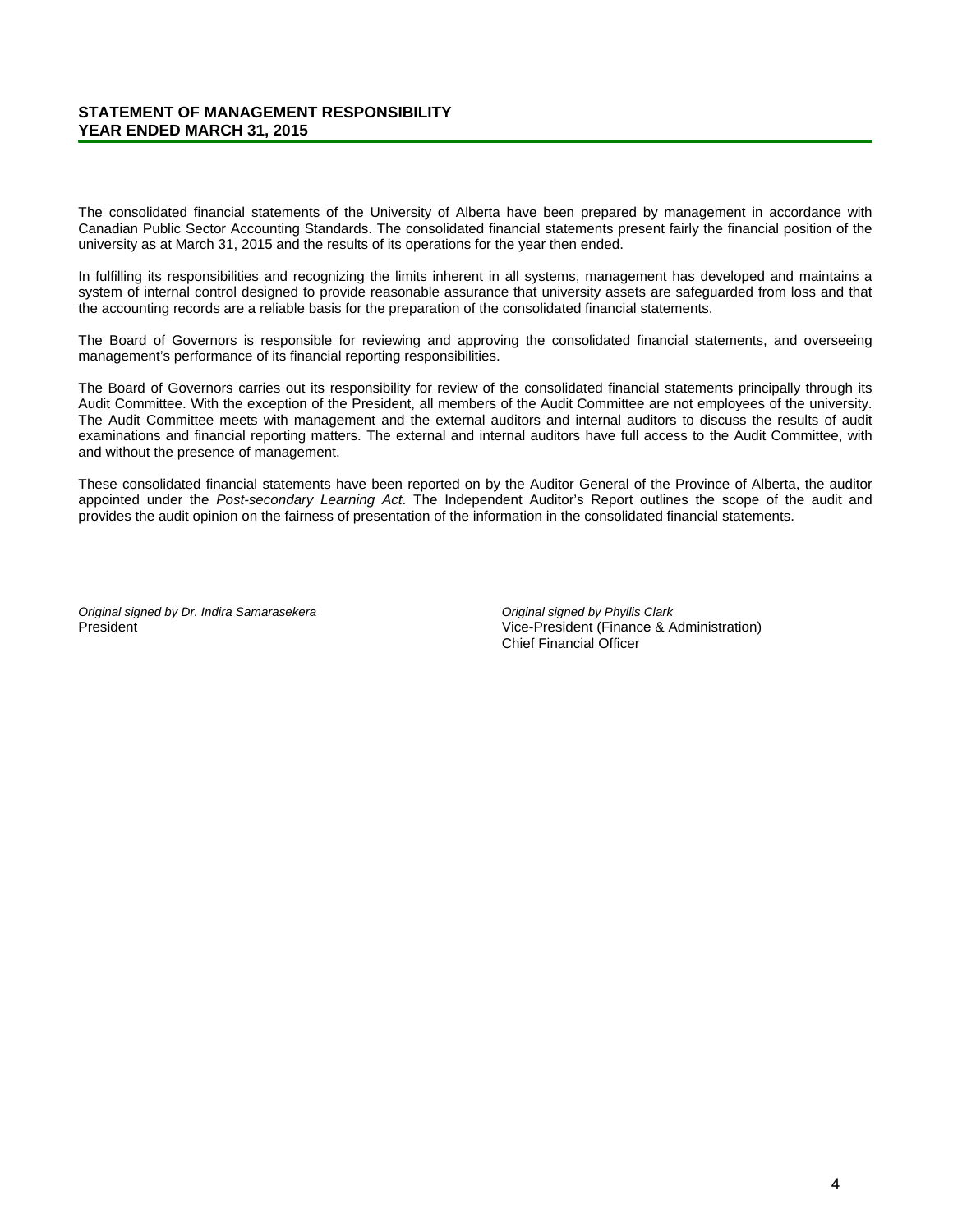# **DRAFT**



Independent Auditor's Report

To the Board of Governors of the University of Alberta

### **Report on the Consolidated Financial Statements**

I have audited the accompanying consolidated financial statements of the University of Alberta, which comprise the consolidated statements of financial position as at March 31, 2015, and the consolidated statements of operations, remeasurement gains and losses, and cash flows for the year then ended and a summary of significant accounting policies and other explanatory information.

### **Management's Responsibility for the Consolidated Financial Statements**

Management is responsible for the preparation and fair presentation of these consolidated financial statements in accordance with Canadian public sector accounting standards, and for such internal control as management determines is necessary to enable the preparation of consolidated financial statements that are free from material misstatement, whether due to fraud or error.

### **Auditor's Responsibility**

My responsibility is to express an opinion on these consolidated financial statements based on my audit. I conducted my audit in accordance with Canadian generally accepted auditing standards. Those standards require that I comply with ethical requirements and plan and perform the audit to obtain reasonable assurance about whether the consolidated financial statements are free from material misstatement.

An audit involves performing procedures to obtain audit evidence about the amounts and disclosures in the consolidated financial statements. The procedures selected depend on the auditor's judgment, including the assessment of the risks of material misstatement of the consolidated financial statements, whether due to fraud or error. In making those risk assessments, the auditor considers internal control relevant to the entity's preparation and fair presentation of the consolidated financial statements in order to design audit procedures that are appropriate in the circumstances, but not for the purpose of expressing an opinion on the effectiveness of the entity's internal control. An audit also includes evaluating the appropriateness of accounting policies used and the reasonableness of accounting estimates made by management, as well as evaluating the overall presentation of the consolidated financial statements.

I believe that the audit evidence I have obtained is sufficient and appropriate to provide a basis for my audit opinion.

#### **Opinion**

In my opinion, the consolidated financial statements present fairly, in all material respects, the financial position of the University of Alberta as at March 31, 2015, and the results of its operations, its remeasurement gains and losses, and its cash flows for the year then ended in accordance with Canadian public sector accounting standards.

Auditor General

June 01, 2015

Edmonton, Alberta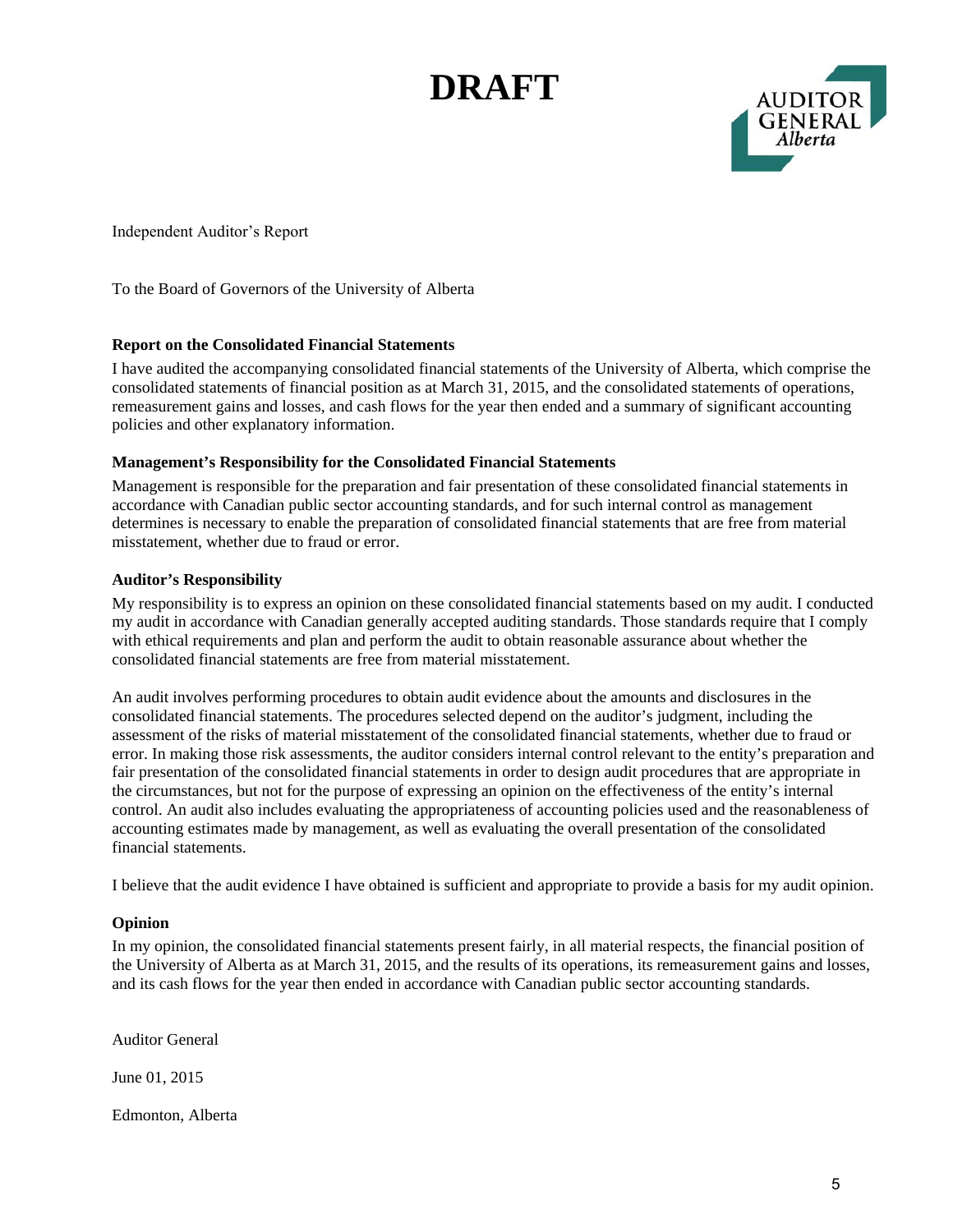#### **UNIVERSITY OF ALBERTA CONSOLIDATED STATEMENT OF FINANCIAL POSITION AS AT MARCH 31, 2015** *(thousands of dollars)*

|                                              | 2015            |    | 2014      |
|----------------------------------------------|-----------------|----|-----------|
| <b>ASSETS</b>                                |                 |    |           |
| Cash and cash equivalents (note 4)           | \$<br>57,963    | \$ | 25,188    |
| Portfolio investments (note 5)               | 1,982,296       |    | 1,883,164 |
| Accounts receivable                          | 142,499         |    | 110,461   |
| Inventories and prepaid expenses             | 13,493          |    | 15,825    |
| Tangible capital assets (note 7)             | 2,770,078       |    | 2,739,548 |
|                                              | \$<br>4,966,329 | S. | 4,774,186 |
| <b>LIABILITIES</b>                           |                 |    |           |
| Accounts payable and accrued liabilities     | \$<br>222,726   | \$ | 251,036   |
| Employee future benefit liabilities (note 8) | 253,389         |    | 250,303   |
| Debt (note 9)                                | 224,384         |    | 202,023   |
| Deferred revenue (note 10)                   | 2,577,093       |    | 2,633,778 |
|                                              | 3,277,592       |    | 3,337,140 |
| <b>NET ASSETS</b>                            |                 |    |           |
| Endowments (note 11)                         | 1,181,493       |    | 993,688   |
| Accumulated operating surplus (note 12)      | 477,197         |    | 404,461   |
| Accumulated remeasurement gains and losses   | 30,047          |    | 38,897    |
|                                              | 1,688,737       |    | 1,437,046 |
|                                              | \$<br>4,966,329 | S  | 4,774,186 |

Contingent liabilities and contractual obligations (note 13 and 14)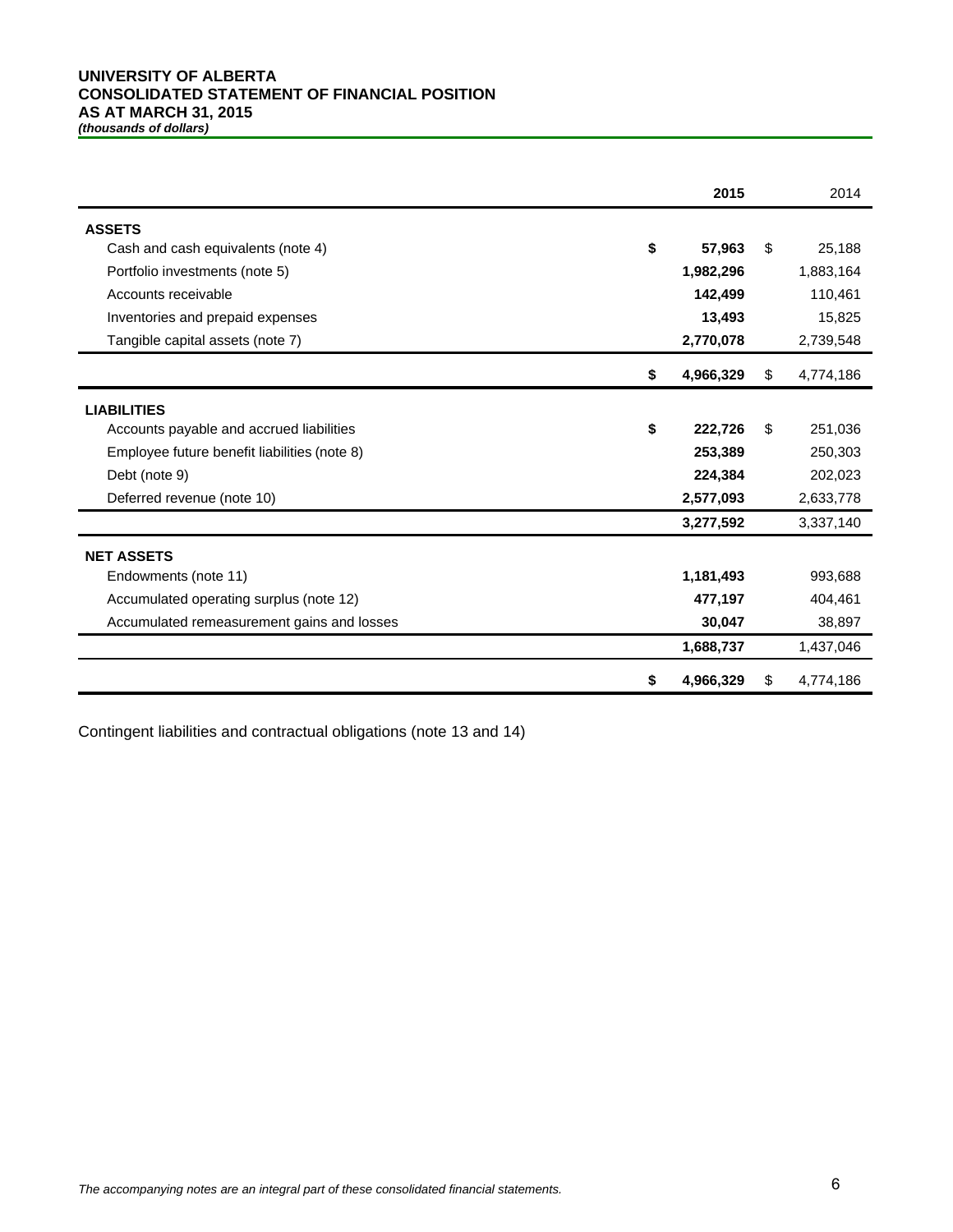#### **UNIVERSITY OF ALBERTA CONSOLIDATED STATEMENT OF OPERATIONS YEAR ENDED MARCH 31, 2015**

*(thousands of dollars)*

|                                                      | <b>Budget</b><br>(note 15) | 2015          | 2014          |
|------------------------------------------------------|----------------------------|---------------|---------------|
| <b>REVENUE</b>                                       |                            |               |               |
| Government of Alberta grants (note 16)               | \$<br>861,493              | \$<br>897.033 | \$<br>891,613 |
| Federal and other government grants                  | 188,670                    | 179,567       | 188,057       |
| Student tuition and fees                             | 313,594                    | 316,223       | 304,321       |
| Sales of services and products                       | 192,917                    | 186,557       | 192,081       |
| Donations and other grants                           | 133,247                    | 149,195       | 115,862       |
| Investment income                                    | 58,900                     | 102,199       | 72,601        |
|                                                      | 1,748,821                  | 1,830,774     | 1,764,535     |
| <b>EXPENSE</b>                                       |                            |               |               |
| Learning                                             | 976,489                    | 983,239       | 966,522       |
| Research                                             | 441,921                    | 428,983       | 438,905       |
| Facility operations and maintenance                  | 126,853                    | 126,623       | 127,624       |
| Special purpose                                      | 83,656                     | 117,934       | 115,025       |
| Ancillary services                                   | 110,404                    | 98,708        | 98,085        |
|                                                      | 1,739,323                  | 1,755,487     | 1,746,161     |
| <b>Excess of revenue over expense</b>                | 9,498                      | 75,287        | 18,374        |
| Transfer (to) from endowments (note 11)              | 10,000                     | (2,551)       | (14)          |
| Change in accumulated operating surplus              | 19,498                     | 72,736        | 18,360        |
| Accumulated operating surplus, beginning of year     | 404,461                    | 404,461       | 386,101       |
| Accumulated operating surplus, end of year (note 12) | \$<br>423,959              | \$<br>477,197 | \$<br>404,461 |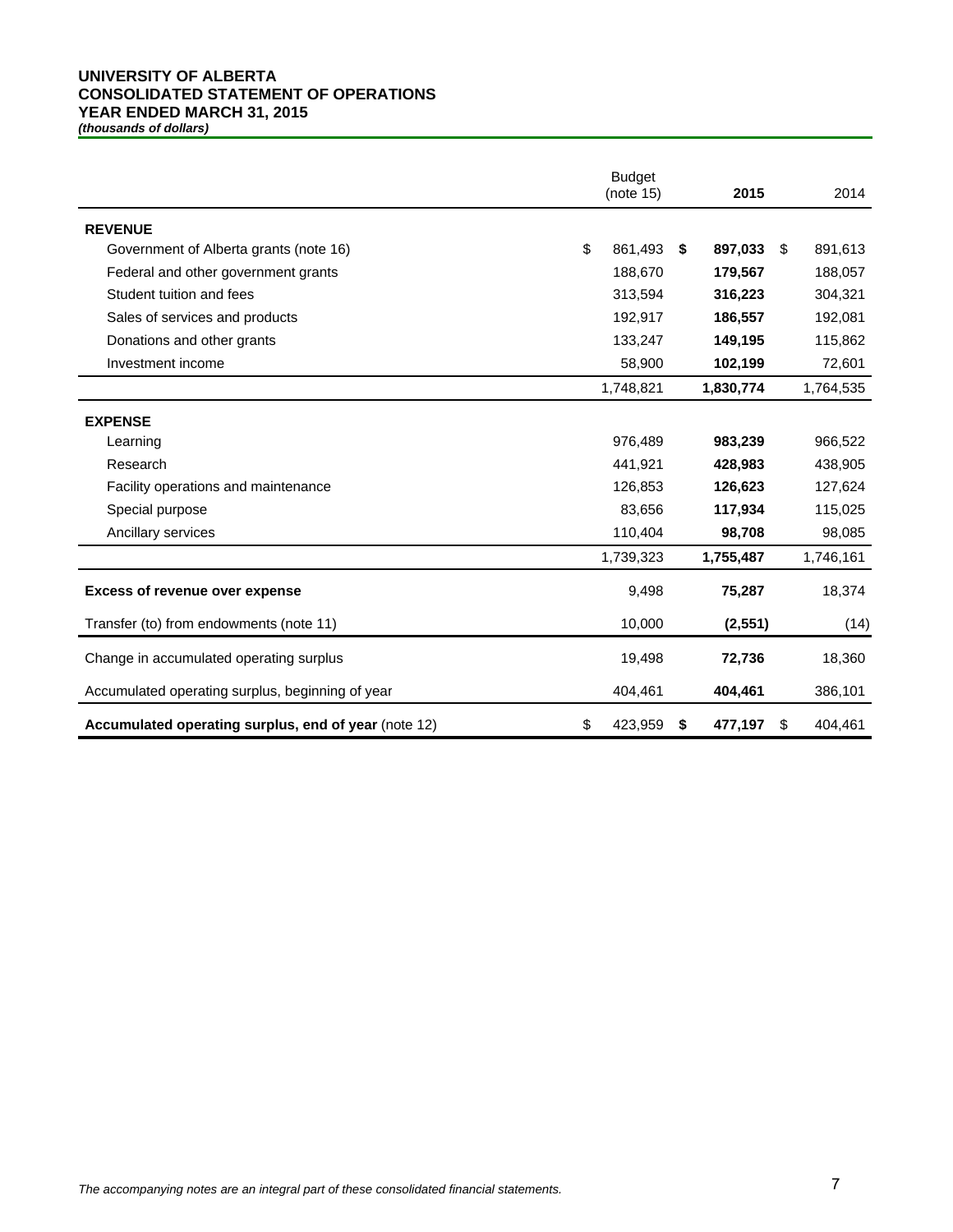# **UNIVERSITY OF ALBERTA CONSOLIDATED STATEMENT OF CASH FLOWS YEAR ENDED MARCH 31, 2015**

*(thousands of dollars)*

|                                                                                                     | 2015         | 2014         |
|-----------------------------------------------------------------------------------------------------|--------------|--------------|
| <b>OPERATING TRANSACTIONS</b><br>Excess of revenue over expense                                     | \$<br>75,287 | \$<br>18,374 |
| Add (deduct) non-cash items:                                                                        |              |              |
| Amortization of tangible capital assets                                                             | 169,186      | 169,151      |
| Expended capital recognized as revenue                                                              | (113, 379)   | (114, 226)   |
| Losses on disposal of tangible capital assets                                                       | 986          | 1,386        |
| Inventory writedown                                                                                 |              | 547          |
| Increase in employee future benefit liabilities                                                     | 3,086        | 10,608       |
| (Increase) decrease in accounts receivable                                                          | (32,038)     | 12,261       |
| Decrease (increase) in inventories and prepaid expenses                                             | 2,332        | (3, 367)     |
| (Decrease) increase in accounts payable and accrued liabilities                                     | (28, 403)    | 46,150       |
| Increase in deferred revenue, less expended capital recognized as revenue                           | 37,606       | 29,875       |
| Cash provided by operating transactions                                                             | 114,663      | 170,759      |
| <b>CAPITAL TRANSACTIONS</b><br>Acquisition of tangible capital assets, net of proceeds on disposals | (181, 614)   | (150, 965)   |
| Cash applied to capital transactions                                                                | (181, 614)   | (150, 965)   |
| <b>INVESTING TRANSACTIONS</b>                                                                       |              |              |
| Purchases of portfolio investments, net of sales                                                    | (29, 268)    | (118, 665)   |
| Endowment investment gains                                                                          | 26,950       | 60,227       |
| Cash applied to investing transactions                                                              | (2, 318)     | (58, 438)    |
| <b>FINANCING TRANSACTIONS</b>                                                                       |              |              |
| <b>Endowment donations</b>                                                                          | 79,683       | 20,475       |
| Debt repayment                                                                                      | (12, 639)    | (11, 874)    |
| Debt - new financing                                                                                | 35,000       | 38,075       |
| Cash provided by financing transactions                                                             | 102,044      | 46,676       |
| Increase in cash and cash equivalents                                                               | 32,775       | 8,032        |
| Cash and cash equivalents, beginning of year                                                        | 25,188       | 17,156       |
| Cash and cash equivalents, end of year (note 4)                                                     | 57,963<br>\$ | \$<br>25,188 |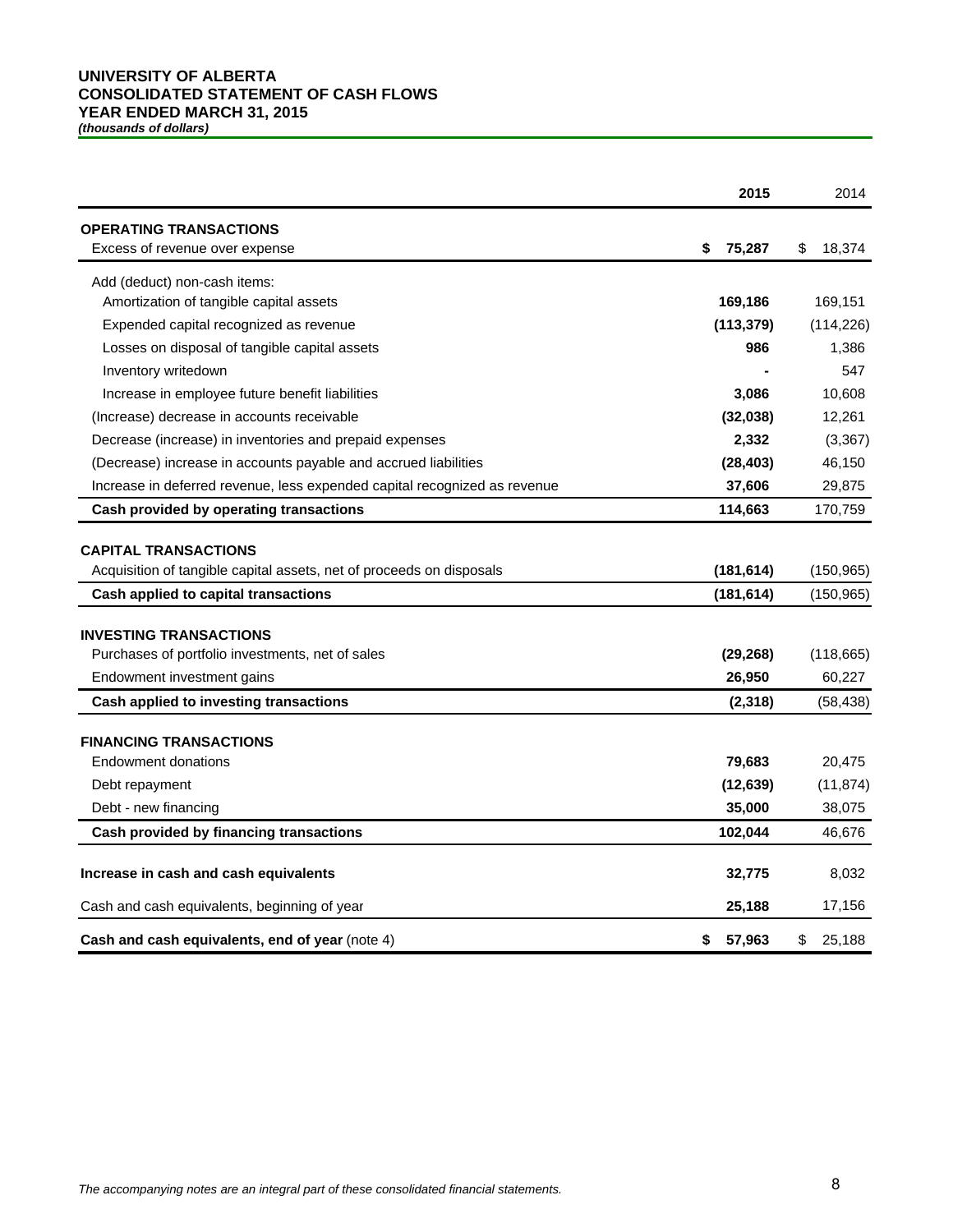# **UNIVERSITY OF ALBERTA CONSOLIDATED STATEMENT OF REMEASUREMENT GAINS AND LOSSES YEAR ENDED MARCH 31, 2015**

*(thousands of dollars)*

|                                                               | 2015           | 2014         |
|---------------------------------------------------------------|----------------|--------------|
| Accumulated remeasurement gains, beginning of year            | 38,897<br>S.   | 14,830<br>S. |
| Unrealized gains (losses) attributable to:                    |                |              |
| Portfolio investments                                         | 36,000         | 38,573       |
| Derivatives                                                   | $\blacksquare$ | (1,292)      |
| Amounts reclassified to consolidated statement of operations: |                |              |
| Portfolio investments                                         | (46, 142)      | (13,214)     |
| Derivatives                                                   | 1,292          |              |
| Accumulated remeasurement gains, end of year                  | 30,047         | 38.897       |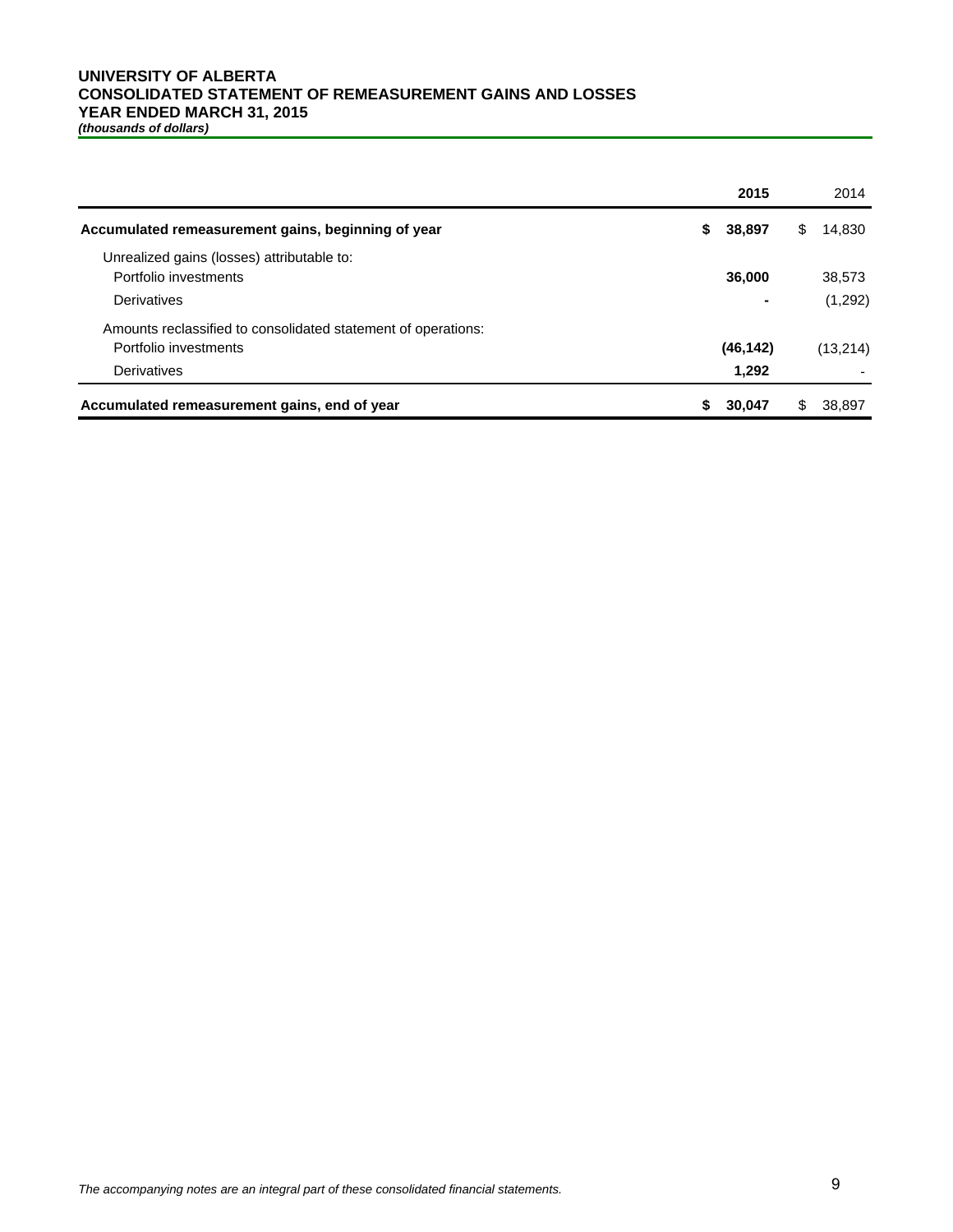#### **1. Authority and purpose**

"The Governors of The University of Alberta" is a corporation which manages and operates the University of Alberta (the university) under the *Post-secondary Learning Act* (Alberta). All members of the Board of Governors are appointed by either the Lieutenant Governor in Council or the Minister of Innovation and Advanced Education, with the exception of the Chancellor and President, who are ex officio members. Under the *Post-secondary Learning Act*, Campus Alberta Sector Regulation, the university is a comprehensive academic and research institution offering undergraduate and graduate degree programs as well as a full range of continuing education programs and activities. The university is a registered charity, and under section 149 of the *Income Tax Act* (Canada), is exempt from the payment of income tax.

#### **2. Summary of significant accounting policies and reporting practices**

#### **(a) General – Canadian Public Sector Accounting Standards (PSAS) and use of estimates**

These consolidated financial statements have been prepared in accordance with PSAS. The measurement of certain assets and liabilities is contingent upon future events; therefore, the preparation of these consolidated financial statements requires the use of estimates, which may vary from actual results. Management uses judgment to determine such estimates. Employee future benefit liabilities and amortization of tangible capital assets are the most significant items based on estimates. In management's opinion, the resulting estimates are within reasonable limits of materiality and are in accordance with the significant accounting policies summarized below. These significant accounting policies are presented to assist the reader in evaluating these consolidated financial statements and, together with the following notes, should be considered an integral part of the consolidated financial statements.

#### **(b) Net debt model presentation**

PSAS require a net debt presentation for the consolidated statement of financial position in the summary financial statements of governments. Net debt presentation reports the difference between financial assets and liabilities as net debt or net financial assets as an indicator of future revenues required to pay for past transactions and events. The university operates within the government reporting entity and does not finance all its expenditures by independently raising revenues. Accordingly, these consolidated financial statements do not report a net debt indicator.

#### **(c) Valuation of financial assets and liabilities**

The university's financial assets and liabilities are generally measured as follows:

Cash and cash equivalents, Accounts receivable, Accounts payable and accrued liabilities, Debt - amortized cost

Unrealized gains and losses from changes in the fair value of financial assets and liabilities are recognized in accumulated remeasurement gains and losses, except for the restricted amount which is recognized as deferred revenue or endowment net assets. Upon settlement, the gains and losses are reclassified from accumulated remeasurement gains and losses and recognized as revenue or expense.

All financial assets are assessed annually for impairment. Impaired financial losses are recognized as a decrease in revenue, except for the restricted amount which is recognized as a decrease in deferred revenue or a decrease in endowment net assets. A write-down of an investment to reflect a loss in value is not reversed for a subsequent increase in value.

For financial assets and liabilities measured at amortized cost, the effective interest rate method is used to determine interest revenue or expense. Transaction costs are a component of cost for financial assets and liabilities that are measured at amortized cost and expensed when measured at fair value.

Management evaluates contractual obligations for the existence of embedded derivatives and elects to either measure the entire contract at fair value or separately measure the value of the derivative component when characteristics of the derivative are not closely related to the economic characteristics and risks of the contract itself. Contracts to buy or sell non-financial items for the university's normal course of business are not recognized as financial assets or liabilities.

Derivatives are recorded at fair value in the consolidated statement of financial position. Derivatives with a positive or negative fair value are recognized as assets or liabilities. Unrealized gains and losses from changes in the fair value of derivatives are recognized in accumulated remeasurement gains and losses, except for the restricted amount which is recognized as deferred revenue or endowment net assets. Upon settlement, the gains and losses are reclassified from accumulated remeasurement gains and losses and recognized as revenue or expense.

Portfolio investments - fair value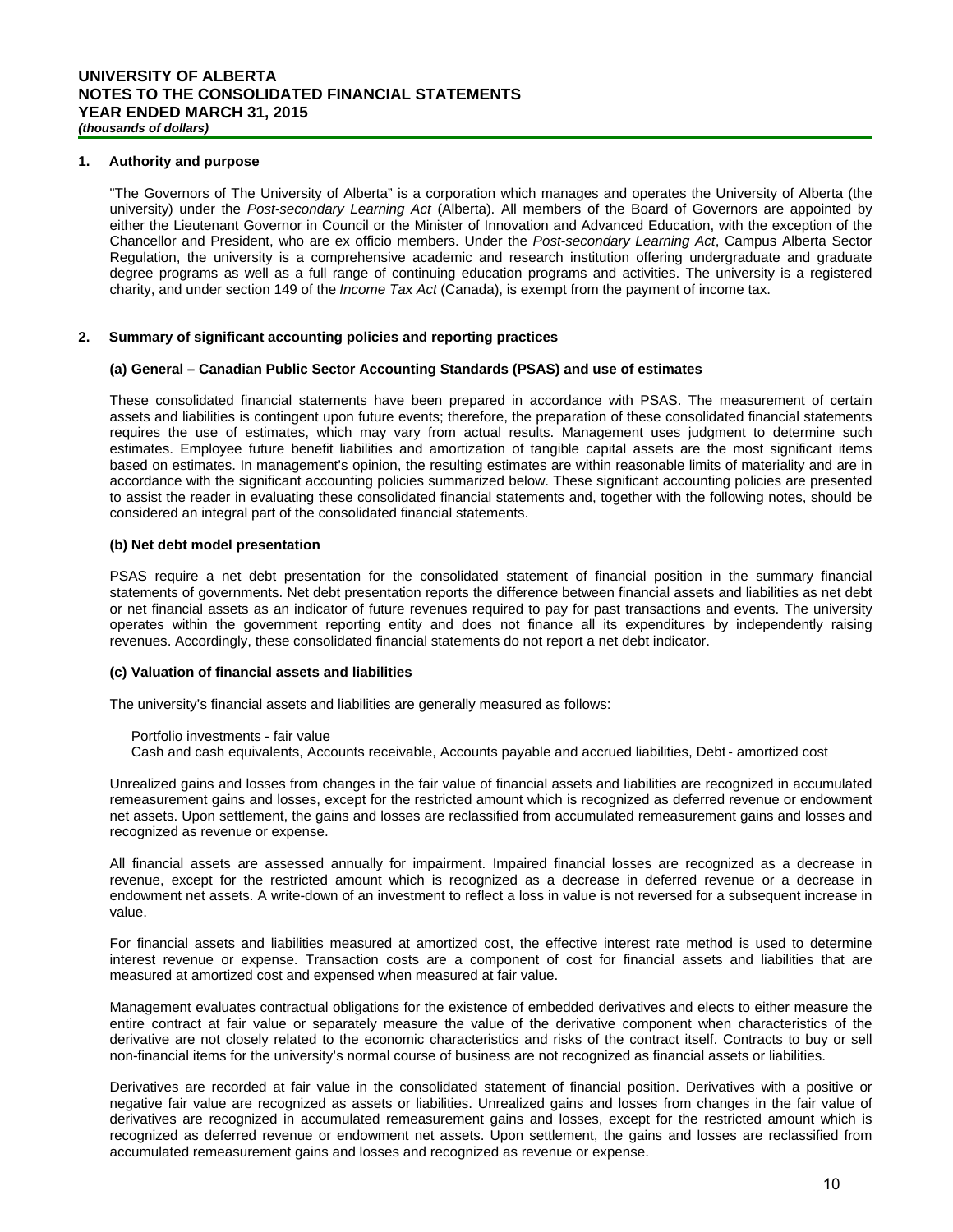#### **2. Summary of significant accounting policies and reporting practices (continued)**

#### **(d) Revenue recognition**

Revenues are reported on an accrual basis. Cash received for which services and products have not been provided is recognized as deferred revenue.

#### **Government grants, non-government grants and donations**

Government transfers are referred to as government grants.

Restricted grants and donations are recognized as deferred revenue if the terms for use, or the terms along with the university's actions and communications as to the use, create a liability. These grants and donations are recognized as revenue when the terms are met. If the grants and donations are used to acquire or construct tangible capital assets revenue will be recognized over the useful life of the tangible capital assets.

Government grants without terms for the use of the grant are recognized as revenue when the university is eligible to receive the funds. Unrestricted non-government grants and donations are recognized as revenue in the year received or in the year the funds are committed to the university if the amount can be reasonably estimated and collection is reasonably assured.

In kind donations of services and materials are recognized at fair value when a fair value can be reasonably determined. Volunteers as well as university staff contribute an indeterminable number of hours per year to assist the university in carrying out its mission; such contributed services are not recognized in these consolidated financial statements.

#### **Grants and donations related to land**

Grants and donations for the purchase of land are recognized as deferred revenue when received and recognized as revenue when the land is purchased. An in kind grant or donation of land is recognized as revenue at the fair value of the land when a fair value can be reasonably determined. When the fair value cannot be reasonably determined, the in kind grant or donation is recorded at nominal value.

#### **Endowments**

Donations that must be maintained in perpetuity are recognized as a direct increase in endowment net assets when received or receivable. Investment income and unrealized gains and losses that also must be maintained in perpetuity are recognized as endowment net assets when received or receivable.

#### **Investment income**

Investment income includes dividends, interest income and realized gains and losses on the sale of portfolio investments. Unrealized gains and losses on portfolio investments from unrestricted grants and donations are recognized in accumulated remeasurement gains and losses until settlement. Once realized, these gains and losses are recognized as investment income. Investment income from restricted grants and donations is recognized as deferred revenue when the terms for use create a liability, and is recognized as revenue when the terms of the grant or donation are met.

#### **(e) Inventories**

Inventories held for resale are valued at the lower of cost and expected net realizable value and are determined using the weighted average method.

#### **(f) Tangible capital assets**

Tangible capital asset acquisitions are recorded at cost, which includes amounts that are directly related, such as design, construction, development, improvement or betterment of the asset. Cost includes overhead directly attributable to construction and development.

The cost less residual value of the tangible capital assets, excluding land, is amortized on a straight-line basis over the estimated useful lives as follows:

| Buildings and utilities            | 10 - 40 years |
|------------------------------------|---------------|
| Equipment, furnishings and systems | 3 - 10 years  |
| Learning resources                 | 10 years      |

Tangible capital asset write-downs are recorded when conditions indicate they no longer contribute to the university's ability to provide services, or when the value of future economic benefits associated with the tangible capital assets are less than their net book value. Net write-downs are recognized as expense.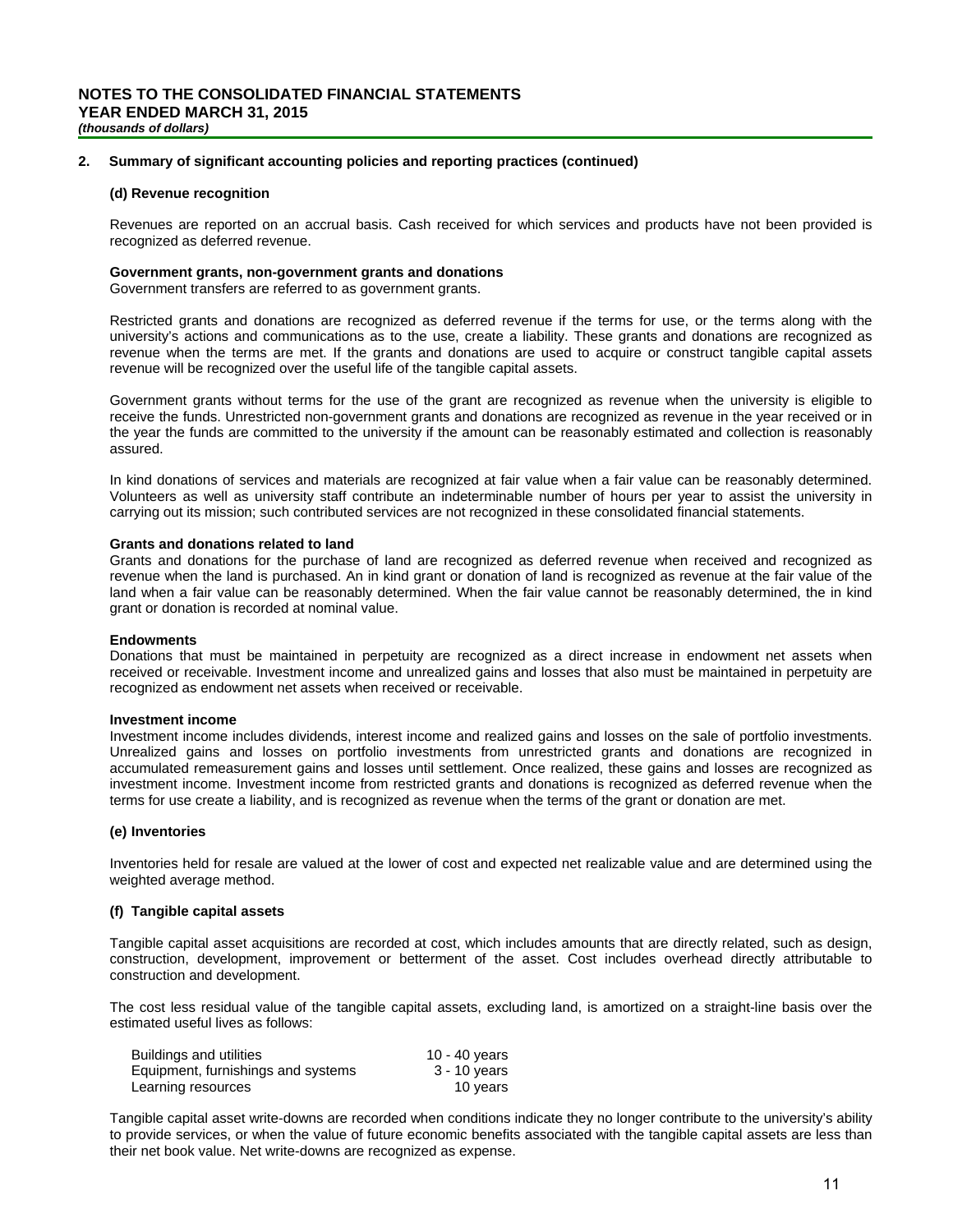#### **2. Summary of significant accounting policies and reporting practices (continued)**

#### **(g) Employee future benefits**

#### **Pension**

The university participates with other employers in the Public Service Pension Plan (PSPP) and the Universities Academic Pension Plan (UAPP). These pension plans are multi-employer defined benefit pension plans that provide pensions for the university's participating employees based on years of service and earnings.

Pension expense for the UAPP is actuarially determined using the projected benefit method prorated on service and is allocated to each participating employer based on their respective percentage of employer contributions. Actuarial gains and losses on the accrued benefit obligation are amortized over the expected average remaining service life of the related employee group.

The university does not have sufficient plan information on the PSPP to follow the standards for defined benefit accounting, and therefore follows the standards for defined contribution accounting. Accordingly, pension expense recorded for the PSPP is comprised of employer contributions to the plan that are required for its employees during the year, which are calculated based on actuarially pre-determined amounts that are expected, along with investment income, to provide the plan's future benefits.

#### **Long-term disability**

The cost of providing non-vesting and non-accumulating employee future benefits for compensated absences under the university's long-term disability plans is charged to expense in full when the event occurs which obligates the university to provide the benefits. The cost of these benefits is actuarially determined using the accumulated benefit method, a discount rate based on the university's cost of borrowing and management's best estimate of the retirement ages of employees, expected health care costs and the period of employee disability. Actuarial gains and losses on the accrued benefit obligation are amortized over the average expected period the benefits will be paid.

#### **Early retirement**

The cost of providing accumulating post-employment benefits under the university's early retirement plans is charged to expense over the period of service provided by the employee. The cost of these benefits is actuarially determined using the projected benefit method prorated on services, a discount rate based on the university's cost of borrowing and management's best estimate of expected health care, dental care, life insurance costs and the period of benefit coverage. Actuarial gains and losses on the accrued benefit obligation are amortized over the expected average remaining service life of the related employee group.

#### **Supplementary retirement plans**

The university provides non-contributory defined benefit supplementary retirement benefits to executive based on years of service and earnings. The expense for these plans is actuarially determined using the projected benefit method prorated on service. Actuarial gains and losses on the accrued benefit obligation are amortized over the expected average remaining service life of the related employee group.

The university provides non-contributory defined contribution supplementary retirement benefits to eligible executive and academic staff based on years of service and earnings. The expense for this plan is the employer's current year contribution to the plan as calculated in accordance with the plan rules.

#### **Administrative/professional leave**

The university provides for certain executive to accrue a paid leave of absence at the end of their executive appointment. The expense for these plans is actuarially determined using the projected benefit method prorated on service. Actuarial gains and losses on the accrued benefit obligation are amortized over the expected average remaining service life of the related employee group.

#### **General illness**

The cost of providing non-vesting and non-accumulating compensated absences to a maximum of 26 weeks (academic staff) or 120 days (support staff) under the university's general illness plans is charged to expense in full when the event occurs which obligates the university to provide the benefits. The cost of these benefits is actuarially determined using the accumulated benefit method and management's best estimate of the period of employee disability.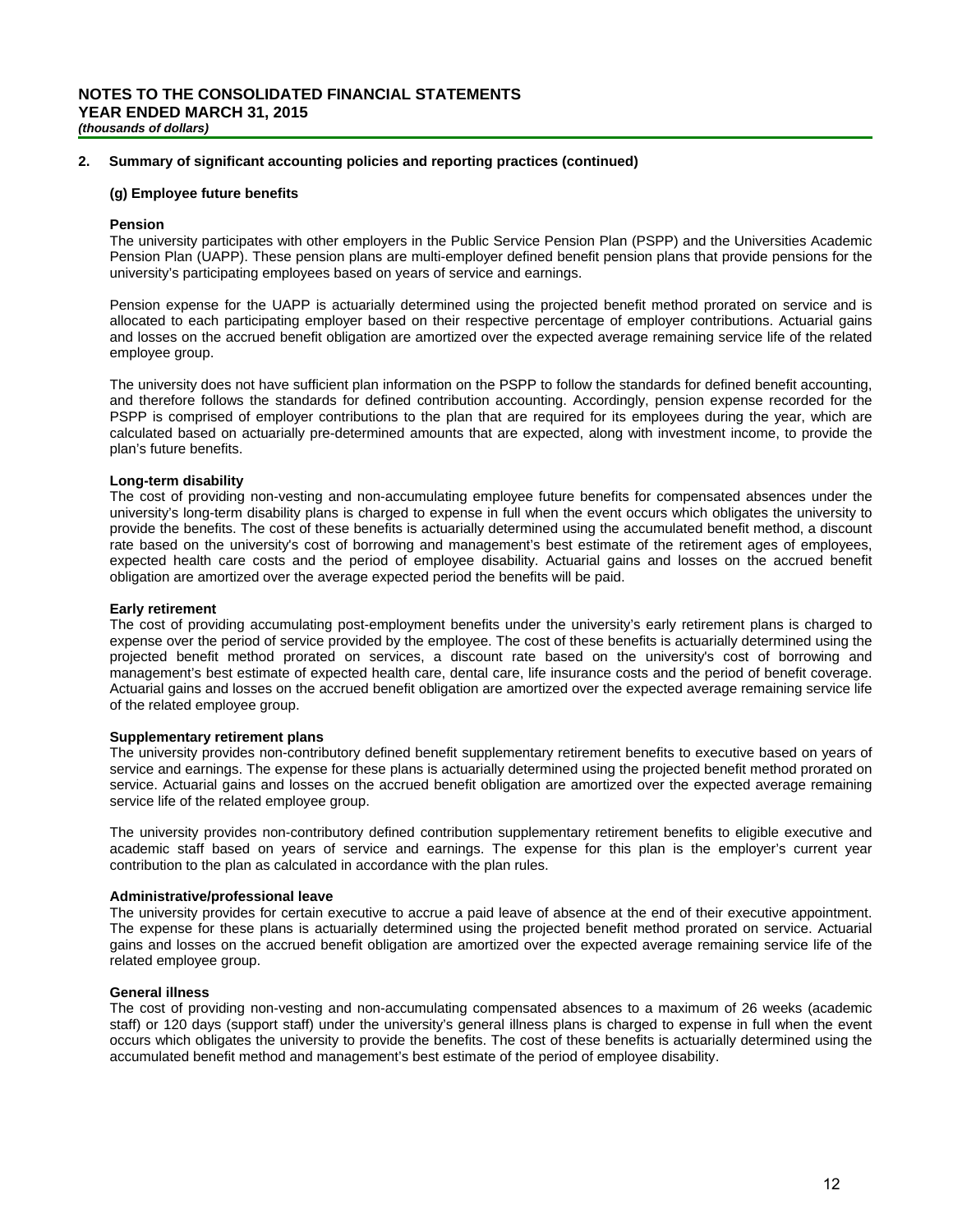#### **2. Summary of significant accounting policies and reporting practices (continued)**

#### **(h) Investment in government partnerships**

Proportionate consolidation is used to record the university's share of the following government partnerships:

- Northern Alberta Clinical Trials and Research Centre (50% interest) a joint venture with Alberta Health Services to support the shared missions of Alberta Health Services and the university for collaborative clinical research.
- TEC Edmonton (50% interest) a joint venture with Edmonton Economic Development Corporation to stimulate entrepreneurialism, advance corporate development and accelerate commercialization of new ideas and technologies that benefit society.
- Tri-University Meson Facility (TRIUMF) (8.33% interest) a joint venture with eleven other universities to operate a sub-atomic physics research facility.
- Western Canadian Universities Marine Sciences Society (20% interest) provides research infrastructure in the marine sciences for member universities and the world-wide scientific community.

These government partnerships are not material to the university's consolidated financial statements; therefore, separate condensed financial information is not presented.

#### **(i) Investment in government business enterprises**

Effective March 11, 2015, the university established a wholly owned government business enterprise, University of Alberta Property Trust Inc. Government business enterprises are included in the consolidated financial statements using the modified equity method. As at March 31, 2015, this entity had no transactions.

#### **(j) Expense by function**

The university uses the following categories of functions on its consolidated statement of operations:

#### **Learning**

Expenses relating to support for the academic functions of the university both directly and indirectly. This function includes expenses incurred by faculties for their scholarly activities and institutional wide administrative services.

#### **Research**

Expenses for research activities funded by externally sponsored research funds intended for specific research purposes as well as internal funds designated for research related spending. Other expenses associated with this function include costs such as research administration and research related amortization.

#### **Facility operations and maintenance**

Expenses relating to maintenance and renewal of facilities that house the teaching, research and administrative activities within the university. These include utilities, facilities administration, building maintenance, custodial services, landscaping and grounds keeping, as well as major repairs and renovations.

#### **Special purpose**

Expenses for student awards and bursaries and other programs involving teaching and learning, and community service specifically funded by restricted grants and donations.

#### **Ancillary services**

Expenses relating to services and products provided to the university community and to external individuals and organizations. Services include the university bookstore, parking services, utilities and student residences.

#### **(k) Future accounting changes**

In March 2015, the Public Sector Accounting Board issued PS 2200 - Related party disclosures and PS 3420 Inter-entity transactions. These accounting standards are effective for fiscal years starting on or after April 1, 2017.

- PS 2200 Related party disclosures defines a related party and identifies disclosures for related parties and related party transactions, including key management personnel and close family members.
- PS 3420 Inter-entity transactions, establishes standards on how to account for and report transactions between public sector entities that comprise a government's reporting entity from both a provider and recipient perspective.

Management is currently assessing the impact of these new standards on the consolidated financial statements. The university discloses transactions and balances related to the Government of Alberta in (note 16).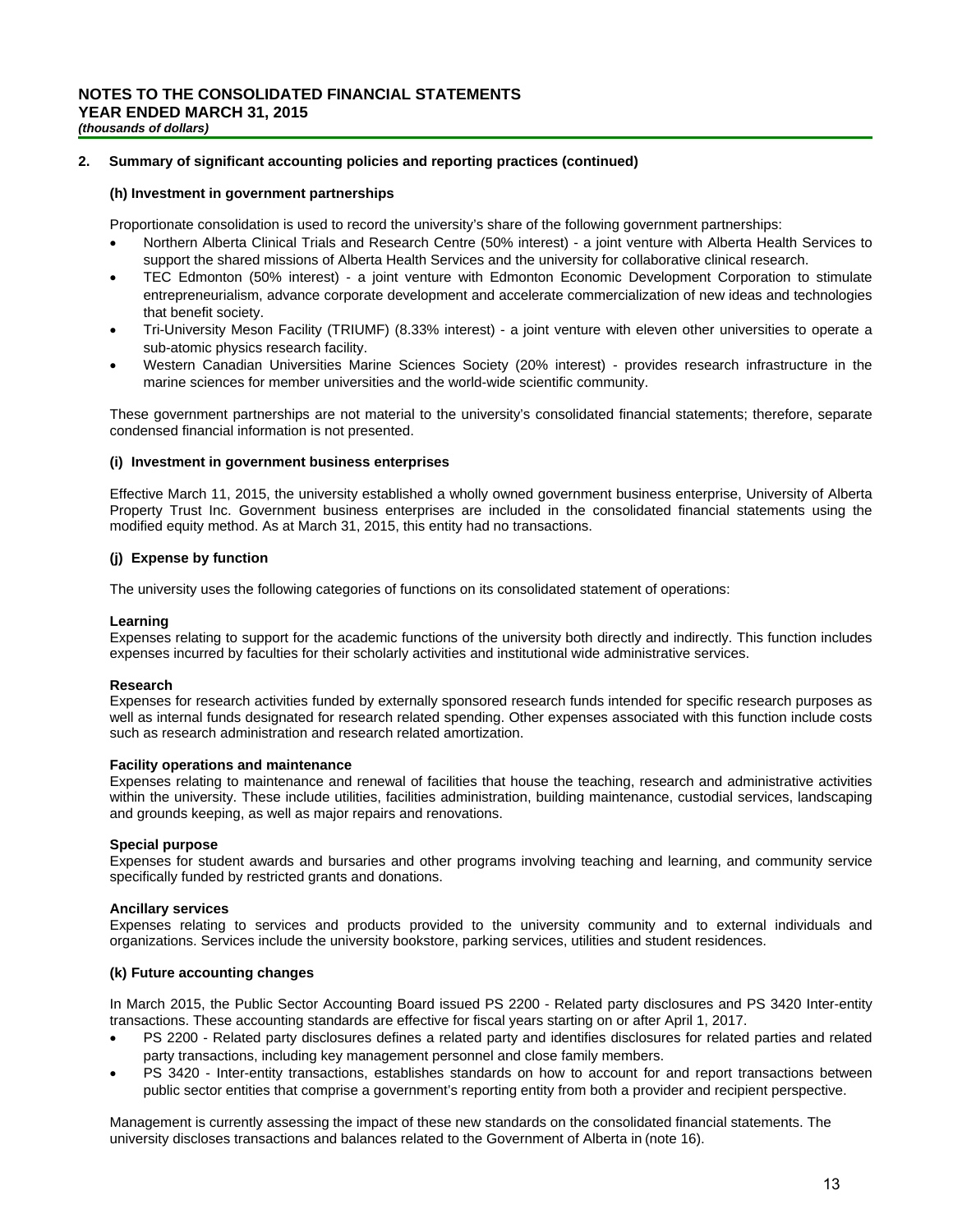#### **3. Change in accounting standard**

In June 2010, the Public Sector Accounting Board issued PS 3260 (Liability for Contaminated Sites). This accounting standard is effective for fiscal years starting on or after April 1, 2014. Contaminated sites are a result of contamination being introduced into air, soil, water, sediment of material (chemical, organic, radioactive) or live organism that exceeds an environmental standard. The adoption of this standard did not result in any adjustments to these consolidated financial statements.

#### **4. Cash and cash equivalents**

|                    |    | 2015   | 2014         |
|--------------------|----|--------|--------------|
| Cash               | c. | 26,569 | \$<br>20,202 |
| Money market funds |    | 31,394 | 4,986        |
|                    |    | 57,963 | \$<br>25,188 |

Money market funds also include short-term notes and treasury bills with a maturity less than three months from the date of acquisition.

#### **5. Portfolio investments**

|                                         | 2015          | 2014          |
|-----------------------------------------|---------------|---------------|
| <b>Fair value</b>                       |               |               |
| Cash and money market funds             | \$<br>551,101 | \$<br>601,750 |
| Floating rate notes                     | 6,982         | 115,317       |
| Canadian government and corporate bonds | 214,477       | 175,505       |
| Canadian equity                         | 339,872       | 283,084       |
| Foreign equity                          | 718,715       | 574,741       |
| Pooled hedge funds                      | 74,641        | 64,516        |
| Real estate funds                       | 70,090        | 65,113        |
|                                         | 1,975,878     | 1,880,026     |
| Other at amortized cost                 | 6,418         | 3,138         |
|                                         | \$1,982,296   | \$1,883,164   |

As at March 31, 2015, the average effective yields and the terms to maturity are as follows:

- Money market funds: 1.11% (2014 1.29%); term to maturity: less than one year.
- Canadian government and corporate bonds: 0.75% (2014 1.99%); terms to maturity: range from less than one year to more than 10 years.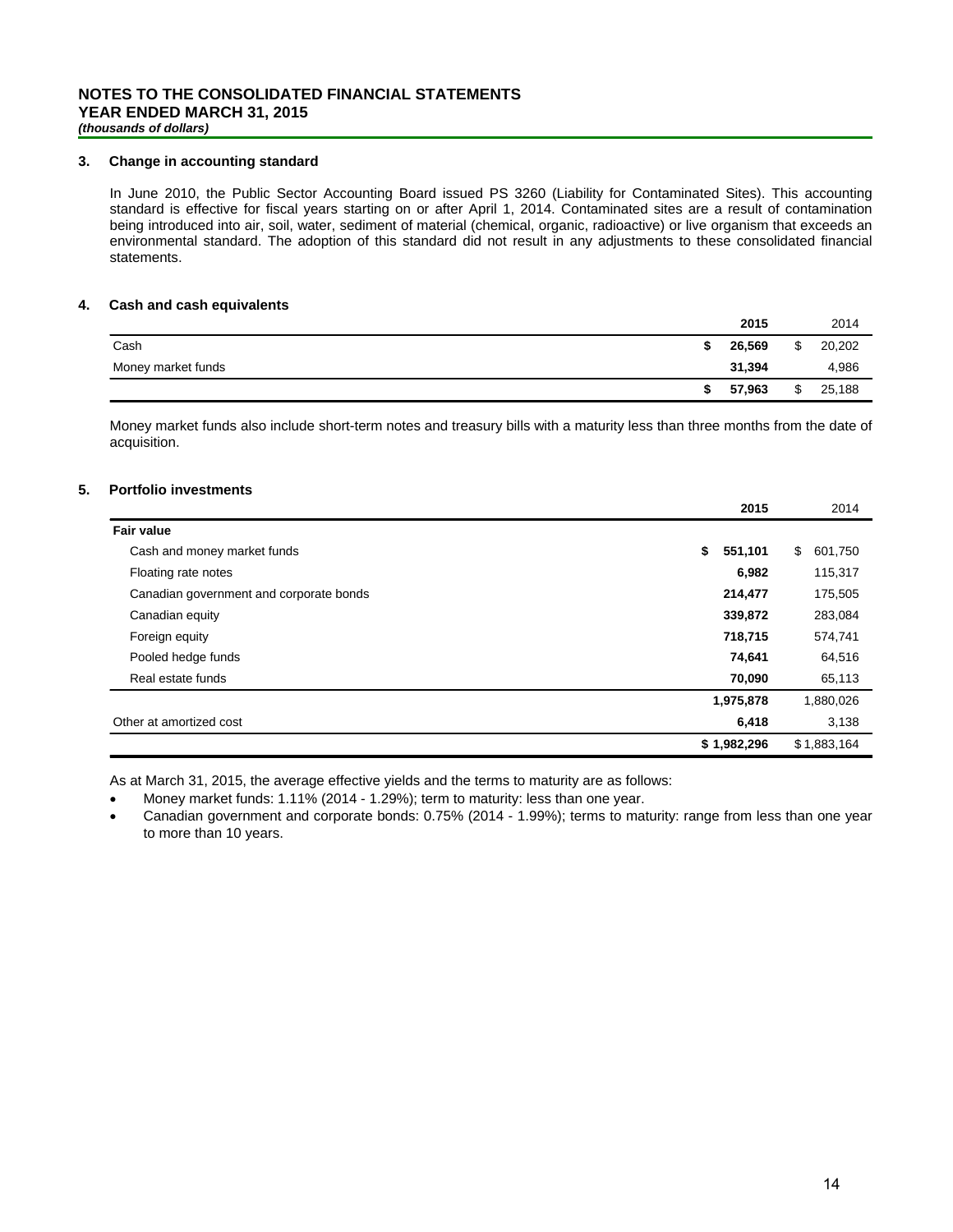#### **5. Portfolio investments (continued)**

The categorization of portfolio investments measured subsequent to initial recognition at fair value are grouped into levels 1 to 3 based on the degree to which the fair value is observable is as follows:

|                                         |               | 2015          |                 |                 |                          | 2014               |                          |               |
|-----------------------------------------|---------------|---------------|-----------------|-----------------|--------------------------|--------------------|--------------------------|---------------|
|                                         | Level 1 $(1)$ | Level $2(2)$  | Level $3^{(3)}$ | <b>Total</b>    | Level 1                  | Level <sub>2</sub> | Level 3                  | Total         |
| Cash and money market funds             | 12,888<br>\$  | 538,213<br>\$ | \$<br>$\sim$    | 551,101<br>- \$ | 26,983<br>\$             | \$574,767          | S<br>٠                   | 601,750<br>\$ |
| Floating rate notes                     |               | ۰             | 6,982           | 6,982           | $\overline{\phantom{a}}$ | 108.725            | 6,592                    | 115,317       |
| Canadian government and corporate bonds | ۰.            | 214,477       | $\sim$          | 214,477         | $\blacksquare$           | 175,505            | $\overline{\phantom{0}}$ | 175,505       |
| Canadian equity                         | 330,825       | ٠             | 9,047           | 339,872         | 277,305                  | -                  | 5,779                    | 283,084       |
| Foreign equity                          | 712,541       | ٠             | 6,174           | 718.715         | 574.741                  |                    | -                        | 574.741       |
| Pooled hedge funds                      | ۰             | 74,641        |                 | 74.641          |                          | 64.516             | ٠                        | 64,516        |
| Real estate funds                       | 2,274         | ٠             | 67,816          | 70,090          | 8,574                    | ۰                  | 56,539                   | 65,113        |
|                                         | \$1.058.528   | 827.331<br>s. | 90.019<br>s.    | \$1.975.878     | \$887.603                | \$923.513          | \$68.910                 | \$1.880.026   |

The fair value measurements are those derived from:

 $(1)$  Quoted prices in active markets for identical assets.

Inputs other than quoted prices included within level 1 that are observable for the assets, either directly (i.e as prices) or indirectly (i.e derived from prices).

(3) Valuation techniques that include inputs for the assets that are not based on observable market data (unobservable inputs).

The changes in fair value of level 3 portfolio investments are as follows:

|                                             |   | 2015           |     | 2014       |
|---------------------------------------------|---|----------------|-----|------------|
| Balance, beginning of year                  | S | 68,910         | \$. | 153,434    |
| Unrealized gains                            |   | 10,813         |     | 24,059     |
| Purchases                                   |   | 11,031         |     | 2,904      |
| Proceeds on sale                            |   | (735)          |     | (3,620)    |
| Floating rate notes from level 3 to level 2 |   | $\blacksquare$ |     | (108, 725) |
| Other                                       |   | $\blacksquare$ |     | 858        |
|                                             |   | 90,019         | \$. | 68,910     |

#### **6. Financial risk management**

The university is exposed to the following risks:

#### **Market price risk**

Market price risk is the risk that the value of a financial instrument will fluctuate as a result of changes in market prices, whether those changes are caused by factors specific to the individual security, its issuer or general market factors affecting all securities. To manage this risk, the university has policies and procedures in place governing asset mix, diversification, exposure limits, credit quality and performance measurement. The university's Investment Committee, a subcommittee of the Board of Governors, has the delegated authority for oversight of the university's portfolio investments. The university's management for risk has not changed from prior year.

The university assesses its portfolio sensitivity to a percentage increase or decrease in the market prices. The sensitivity rate is determined using the historical annualized standard deviation for the total Unitized Endowment Pool over a four year period as determined by the BNY Mellon Asset Servicing consulting report. At March 31, 2015, if market prices had a 7.0% (2014 - 7.7%) increase or decrease, with all other variables held constant, the increase or decrease in accumulated remeasurement gains and losses and endowment net assets for the year would be \$82,705 (2014 - \$76,917).

#### **Foreign exchange risk**

The university is exposed to foreign exchange risk on portfolio investments that are denominated in foreign currencies, specifically U.S dollars. The university does not use currency hedging or currency forward contracts or any other type of derivative financial instruments for trading or speculative purposes.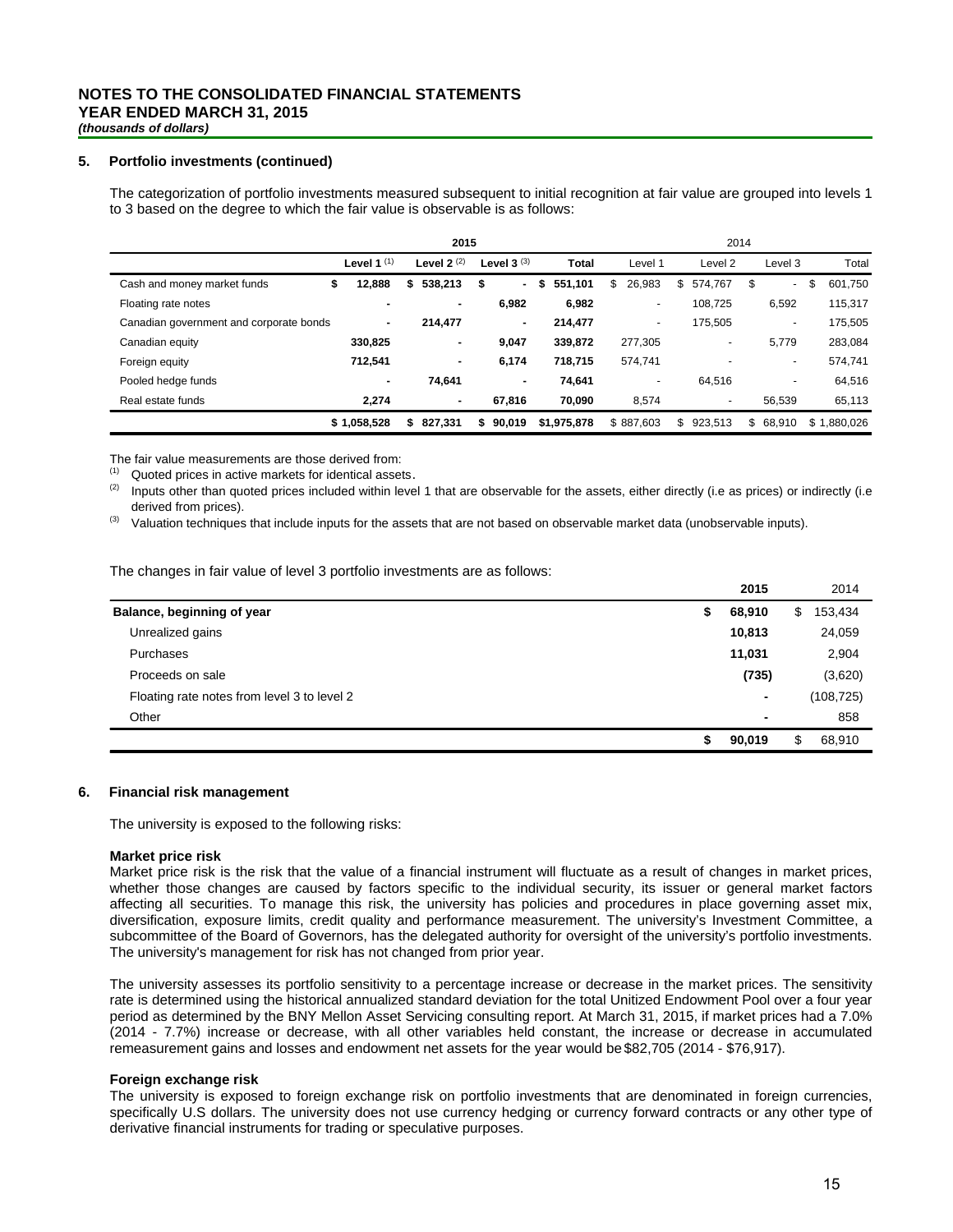#### **6. Financial risk management (continued)**

#### **Credit risk**

The university is exposed to credit risk on portfolio investments arising from the potential failure of a counterparty, debtor or issuer to honour its contractual obligations. To manage this risk, the university has established an investment policy with required minimum credit quality standards and issuer limits. The credit risk from accounts receivable is low as the majority of balances are due from government agencies and corporate sponsors.

The distribution of money market funds (including floating rate notes) by risk rating area are as follows:

- Money market funds: R-1(high) 76.0% (2014 76.9%); R-1(mid) 24.0% (2014 23.1%).
- Bonds: AAA 95.4% (2014 25.4%); AA 2.9% (2014 35.5%); A 0.0% (2014 32.9%); BBB 0.0% (2014 1.4%); not rated 1.7% (2014 - 4.8%).

#### **Liquidity risk**

The university maintains a portfolio of short-term investments with rolling maturity dates to manage short-term cash requirements. The university maintains a short-term line of credit to ensure that funds are available to meet current and forecasted financial requirements. In 2015, the line of credit was not drawn upon.

#### **Interest rate risk**

Interest rate risk is the risk to the university's earnings that will be affected by the fluctuation and degree of volatility in interest rates. This risk is managed by investment policies that limit the term to maturity of certain fixed income instruments that the university holds. Interest rate risk on the university's debt is managed through fixed interest rate agreements with Alberta Capital Finance Authority (note 9).

The maturity and effective market yield of interest bearing investments are as follows:

|                                         | < 1 year                 | 1 - 5 years              | > 5 years | Average<br>effective<br>market yield |
|-----------------------------------------|--------------------------|--------------------------|-----------|--------------------------------------|
|                                         | %                        | %                        | %         | %                                    |
| Money market funds                      | 100.0                    | $\overline{\phantom{a}}$ | $\,$      | 1.1                                  |
| Canadian government and corporate bonds | 16.6                     | 48.2                     | 35.2      | 0.8                                  |
| Floating rate notes                     | $\overline{\phantom{a}}$ | 95.9                     | 4.1       | 0.5                                  |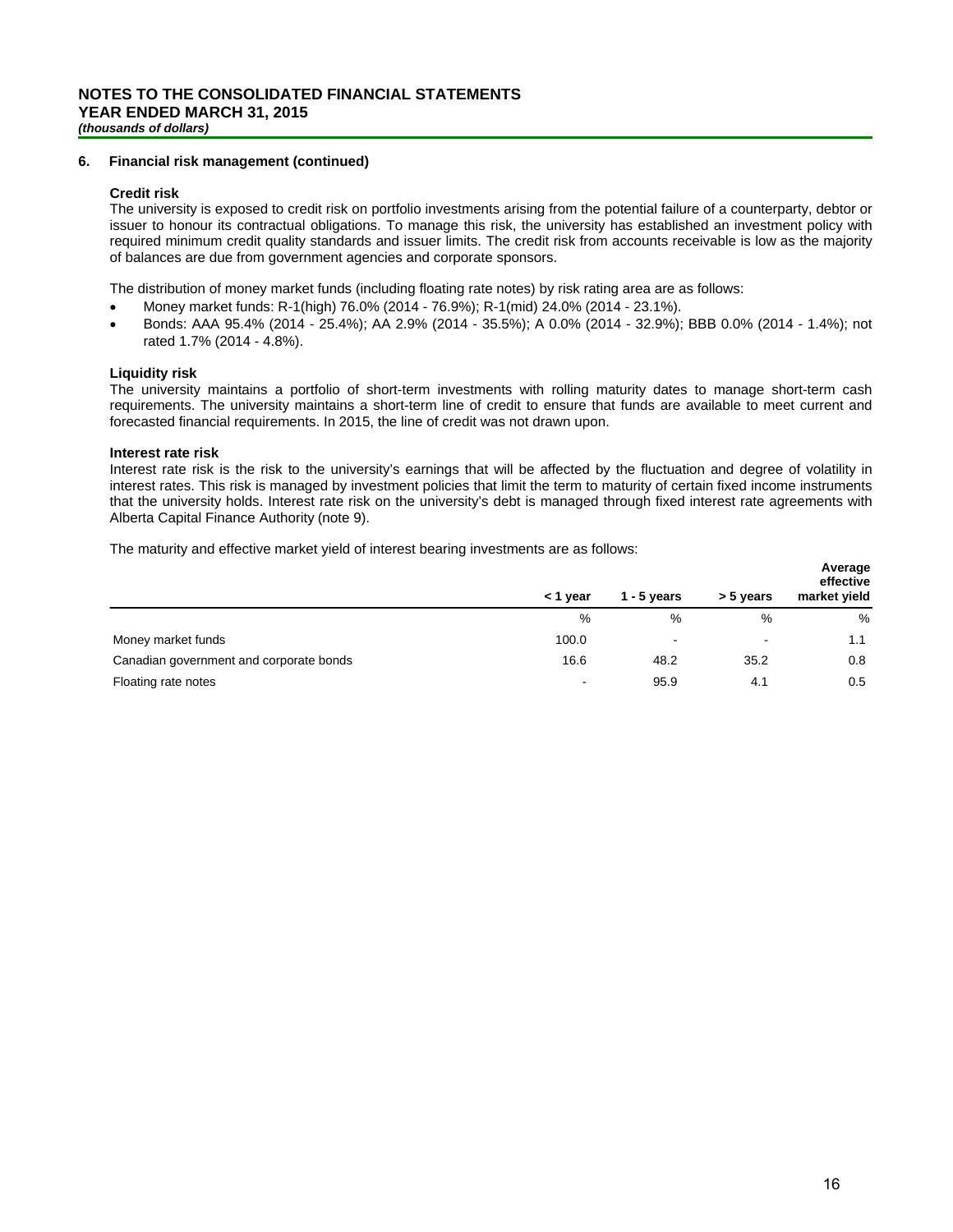#### **NOTES TO THE CONSOLIDATED FINANCIAL STATEMENTS YEAR ENDED MARCH 31, 2015** *(thousands of dollars)*

#### **7. Tangible capital assets**

|                                 |                                      |                                          | 2015                  |                |        |             |
|---------------------------------|--------------------------------------|------------------------------------------|-----------------------|----------------|--------|-------------|
|                                 | <b>Buildings</b><br>and<br>utilities | Equipment,<br>furnishings<br>and systems | Learning<br>resources |                | Land   | Total       |
| Cost                            |                                      |                                          |                       |                |        |             |
| Beginning of year               | \$3,227,490                          | \$<br>1,230,750                          | \$<br>360,319         | \$             | 88,533 | \$4,907,092 |
| Acquisitions                    | 120,143                              | 60,560                                   | 19,749                |                | 250    | 200,702     |
| Disposals                       | (40)                                 | (9, 122)                                 |                       | $\blacksquare$ |        | (9, 162)    |
|                                 | 3,347,593                            | 1,282,188                                | 380,068               |                | 88,783 | 5,098,632   |
| <b>Accumulated amortization</b> |                                      |                                          |                       |                |        |             |
| Beginning of year               | 1,008,629                            | 897,807                                  | 261,108               |                | -      | 2,167,544   |
| Amortization expense            | 84,227                               | 66,934                                   | 18,025                |                | ۰      | 169,186     |
| <b>Disposals</b>                | (40)                                 | (8, 136)                                 |                       | $\blacksquare$ | ۰      | (8, 176)    |
|                                 | 1,092,816                            | 956,605                                  | 279,133               |                |        | 2,328,554   |
|                                 | \$2,254,777                          | \$<br>325,583                            | \$<br>100,935         | \$             | 88,783 | \$2,770,078 |

|                          | 2014                                 |                                          |         |    |                       |    |        |             |  |  |
|--------------------------|--------------------------------------|------------------------------------------|---------|----|-----------------------|----|--------|-------------|--|--|
|                          | <b>Buildings</b><br>and<br>utilities | Equipment,<br>furnishings<br>and systems |         |    | Learning<br>resources |    | Land   | Total       |  |  |
| Cost                     |                                      |                                          |         |    |                       |    |        |             |  |  |
| Beginning of year        | \$3,115,848                          | \$<br>1,197,978                          |         | \$ | 339,854               | \$ | 85,463 | \$4,739,143 |  |  |
| Acquisitions             | 111,642                              | 44,003                                   |         |    | 20,465                |    | 3,070  | 179,180     |  |  |
| <b>Disposals</b>         |                                      | (11, 231)                                |         |    |                       |    |        | (11, 231)   |  |  |
|                          | 3,227,490                            | 1,230,750                                |         |    | 360,319               |    | 88,533 | 4,907,092   |  |  |
| Accumulated amortization |                                      |                                          |         |    |                       |    |        |             |  |  |
| Beginning of year        | 931,481                              | 835,467                                  |         |    | 241,290               |    |        | 2,008,238   |  |  |
| Amortization expense     | 77,148                               |                                          | 72,185  |    | 19,818                |    |        | 169,151     |  |  |
| <b>Disposals</b>         |                                      |                                          | (9,845) |    |                       |    |        | (9, 845)    |  |  |
|                          | 1,008,629                            | 897,807                                  |         |    | 261,108               |    |        | 2,167,544   |  |  |
|                          | \$2,218,861                          | \$<br>332,943                            |         | \$ | 99,211                | \$ | 88,533 | \$2,739,548 |  |  |

Included in buildings and utilities is \$150,572 (2014 - \$145,612) recorded as construction in progress, which is not amortized as the assets are not in service.

Acquisitions include in kind donations in the amount of \$19,088 (2014 - \$28,215).

The university holds library permanent collections and other permanent collections which include works of art, museum specimens, archival materials and maps. These collections are not included in tangible capital assets.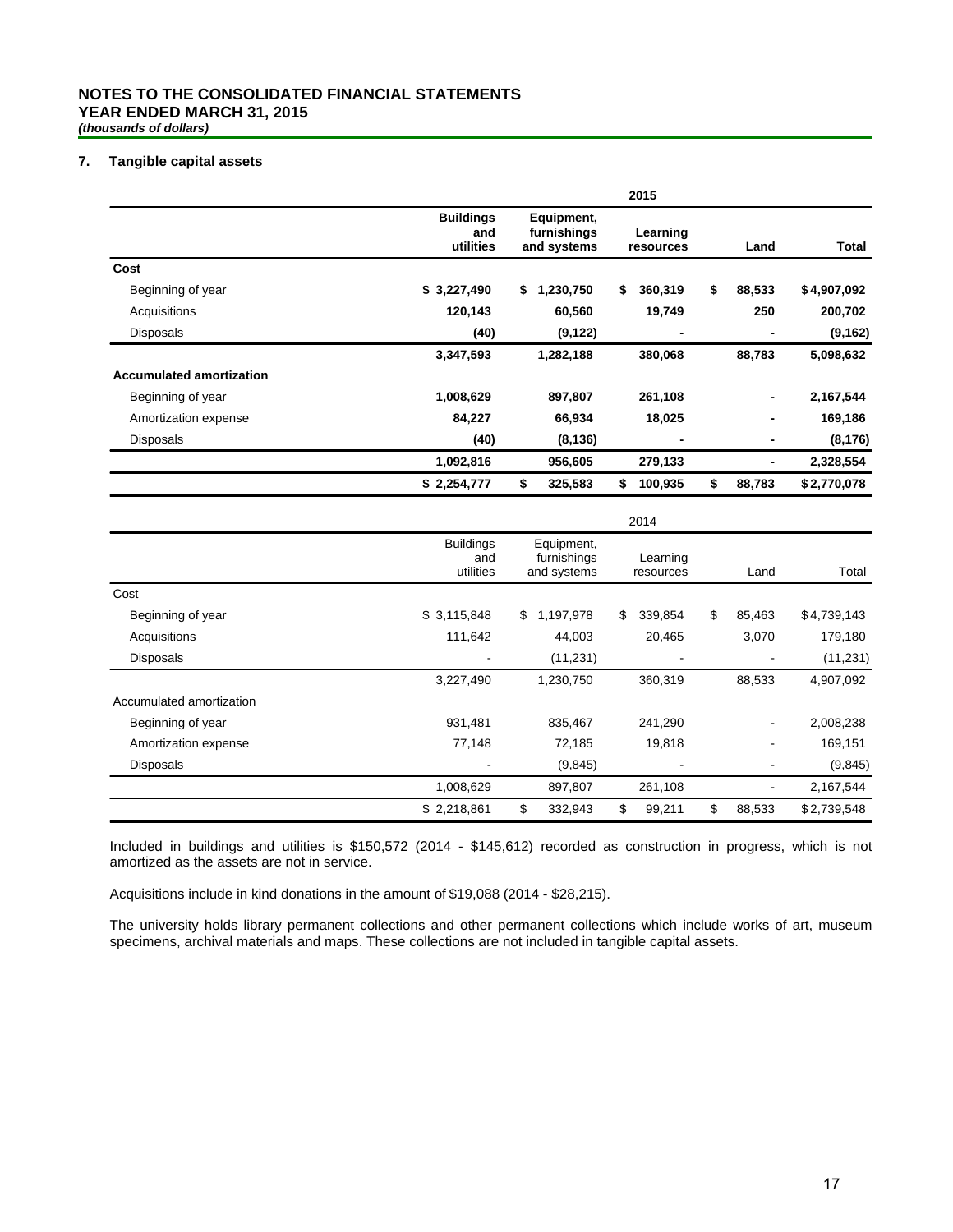# **NOTES TO THE CONSOLIDATED FINANCIAL STATEMENTS YEAR ENDED MARCH 31, 2015**

*(thousands of dollars)*

#### **8. Employee future benefit liabilities**

|                                   | 2015 |                   |    |                         |    |              |    | 2014              |    |                  |    |         |  |
|-----------------------------------|------|-------------------|----|-------------------------|----|--------------|----|-------------------|----|------------------|----|---------|--|
|                                   |      | Academic<br>staff |    | <b>Support</b><br>staff |    | <b>Total</b> |    | Academic<br>staff |    | Support<br>staff |    | Total   |  |
| <b>UAPP</b>                       | \$   | 167,833           | \$ | $\blacksquare$          | \$ | 167,833      | \$ | 170,303           | \$ | ۰.               | \$ | 170,303 |  |
| Long-term disability              |      | 7,700             |    | 19,529                  |    | 27,229       |    | 8,166             |    | 19,529           |    | 27,695  |  |
| Early retirement                  |      | 8                 |    | 25.265                  |    | 25,273       |    | 28                |    | 24.485           |    | 24,513  |  |
| SRP (defined contribution)        |      | 16,526            |    | ٠                       |    | 16,526       |    | 13,663            |    |                  |    | 13,663  |  |
| SRP (defined benefit)             |      | 9,259             |    | ٠                       |    | 9,259        |    | 8,528             |    | ٠                |    | 8,528   |  |
| Administrative/professional leave |      | 4,792             |    | ٠                       |    | 4,792        |    | 4,340             |    | ٠                |    | 4,340   |  |
| General illness                   |      | 1,577             |    | 900                     |    | 2,477        |    | 742               |    | 519              |    | 1,261   |  |
|                                   | \$   | 207,695           | \$ | 45.694                  | \$ | 253.389      | \$ | 205,770           | \$ | 44.533           | \$ | 250.303 |  |

#### **(a) Defined benefit plans accounted for on a defined benefit basis**

#### **Universities Academic Pension Plan (UAPP)**

The UAPP is a multi-employer contributory joint defined benefit pension plan for academic staff members. An actuarial valuation of the UAPP was carried out as at December 31, 2012 and was then extrapolated to March 31, 2015, resulting in a UAPP deficit of \$1,129,894 (2014 - \$1,056,921) consisting of a pre-1992 deficit (\$883,098) and a post-1991 deficit (\$246,796). The university's portion of the UAPP deficit has been allocated based on its percentage of the plan's total employer contributions for the year.

The unfunded deficit for service prior to January 1, 1992 is financed by additional contributions of 1.25% (2014 - 1.25%) of salaries by the Government of Alberta. Employees and employers equally share the balance of the contributions of 2.87% (2014 - 2.87%) of salaries required to eliminate the unfunded deficit by December 31, 2043. The Government of Alberta's obligation for the future additional contributions is \$313,536 at March 31, 2015. The unfunded deficit for service after December 31, 1991 is financed by special payments of 5.79% (2014 - 5.54%) of pensionable earnings shared equally between employees and employers until December 31, 2027.

#### **Long-term disability (LTD) and general illness (GI)**

The university provides long-term disability and general illness defined benefits to its academic and support staff. The most recent actuarial valuation for these benefits was as at March 31, 2015. The long-term disability plans provide pension and non-pension benefits after employment, but before the employee's normal retirement date. The general illness plan provides similar benefits but for a maximum of 26 weeks (academic staff) or 120 days (support staff).

#### **Early retirement**

The early retirement benefits for support staff include bridge benefits and a retirement allowance. Bridge benefits allow eligible employees who retire early to continue participating in several staff benefit programs between the date of early retirement and the end of the month in which the employee turns 65. Benefits include group life insurance, employee family assistance program, supplementary health care and dental care. The support staff retirement allowance provides eligible employees (those with 20 years of pensionable service at retirement date) one week's base pay per full year of employment to a maximum 25 days pay. The early retirement benefit for academic staff was for bridge benefits and was terminated in 2004. Participants already receiving these benefits when the benefit was terminated will continue to receive bridge benefits under the original terms. An actuarial valuation of these benefits was carried out as at March 31, 2015.

#### **Supplementary retirement plans (SRP)**

The university provides non-contributory defined benefit supplementary retirement benefits to executive. The SRP obligation is calculated based on assumptions, including inflation, which are prescribed each month by the Canadian Institute of Actuaries. An actuarial valuation of these benefits was carried out as at March 31, 2015.

#### **Administrative/professional leave (leave)**

The university provides for certain executive to accrue a paid leave at the end of their executive appointment. Upon completing their term of service, the individual's salary and benefits in effect at the end of the service are paid for the duration of the leave. The leave obligation is calculated based on assumptions, including inflation, which are prescribed each month by the Canadian Institute of Actuaries. An actuarial valuation of these benefits was carried out as at March 31, 2015.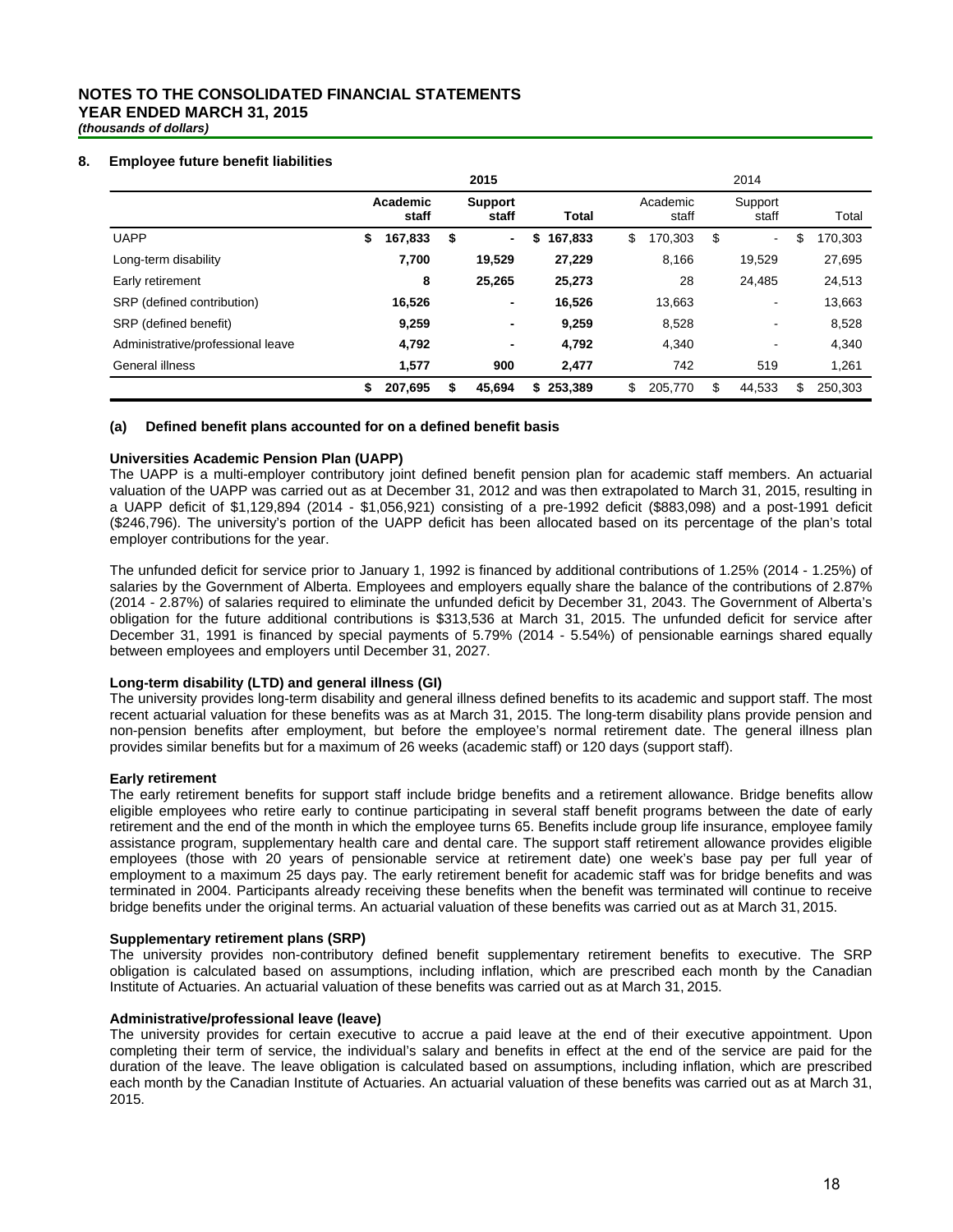#### **8. Employee future benefit liabilities (continued)**

#### **(a) Defined benefit plans accounted for on a defined benefit basis (continued)**

The expense and liability of these defined benefit plans are as follows:

|                                          |                 |     |               | 2015 |                         |                     |              | 2014            |     |                         |                     |
|------------------------------------------|-----------------|-----|---------------|------|-------------------------|---------------------|--------------|-----------------|-----|-------------------------|---------------------|
|                                          | <b>UAPP</b>     |     | LTD, GI $(1)$ |      | Early<br>retirement (1) | SRP.<br>leave $(1)$ | <b>UAPP</b>  | $LTD, GI$ $(1)$ |     | Early<br>Retirement (1) | SRP.<br>leave $(1)$ |
| <b>Expense</b>                           |                 |     |               |      |                         |                     |              |                 |     |                         |                     |
| Current service cost                     | \$<br>37,272 \$ |     | 11,830 \$     |      | 1,094                   | \$<br>1,326         | \$<br>38,731 | \$<br>12,272    | -\$ | 1,100                   | \$<br>1,756         |
| Interest cost                            | 12,940          |     | 1,841         |      | 1,170                   | 587                 | 13,437       | 1,878           |     | 1,210                   | 593                 |
| Amortization of actuarial (gains) losses | 1,830           |     | 543           |      | (181)                   | (485)               | 4,444        | 579             |     | (64)                    | (16)                |
|                                          | \$<br>52,042    | \$  | 14,214        | - \$ | 2,083                   | \$1,428             | \$<br>56,612 | \$<br>14,729    | \$  | 2,246                   | \$2,333             |
| Liability                                |                 |     |               |      |                         |                     |              |                 |     |                         |                     |
| <b>Accrued benefit obligation</b>        |                 |     |               |      |                         |                     |              |                 |     |                         |                     |
| Balance, beginning of year               | \$<br>962,719   | -\$ | 30,980        | - \$ | 22,507                  | \$10,422            | \$864,438    | \$<br>31,042    | \$  | 22,925                  | \$10,099            |
| Current service cost                     | 37,272          |     | 11,830        |      | 1,094                   | 1,326               | 38,731       | 12,272          |     | 1,100                   | 1,756               |
| Interest cost                            | 64,556          |     | 1,841         |      | 1,170                   | 587                 | 54,835       | 1,878           |     | 1,210                   | 593                 |
| Benefits paid                            | (43, 752)       |     | (13, 464)     |      | (1, 323)                | (244)               | (37, 458)    | (14, 478)       |     | (1, 497)                | (77)                |
| Actuarial (gains) losses                 | 55,240          |     | (1, 569)      |      | (804)                   | 1,324               | 42,173       | 266             |     | (1,231)                 | (1,949)             |
| Balance, end of year                     | 1,076,035       |     | 29,618        |      | 22,644                  | 13,415              | 962,719      | 30,980          |     | 22,507                  | 10,422              |
| Plan assets                              | (874, 302)      |     |               |      |                         |                     | (776, 681)   |                 |     |                         |                     |
| Plan deficit                             | 201,733         |     | 29,618        |      | 22,644                  | 13,415              | 186,038      | 30,980          |     | 22,507                  | 10,422              |
| Unamortized actuarial gains (losses)     | (33,900)        |     | 88            |      | 2,629                   | 636                 | (15, 735)    | (2,024)         |     | 2,006                   | 2,446               |
|                                          | \$<br>167,833   | \$  | 29,706        | \$   | 25,273                  | \$14,051            | \$170,303    | \$<br>28,956    | \$  | 24,513                  | \$12,868            |

 $(1)$  The university plans to use its working capital to finance these future obligations.

The significant actuarial assumptions used to measure the accrued benefit obligation are as follows:

|                                               |                            | 2015                |                              | 2014       |
|-----------------------------------------------|----------------------------|---------------------|------------------------------|------------|
|                                               | UAPP,<br><b>SRP, leave</b> | UAPP.<br>SRP, leave | LTD, GI, early<br>retirement |            |
|                                               | %                          | %                   | $\%$                         | %          |
| <b>Accrued benefit obligation</b>             |                            |                     |                              |            |
| Discount rate                                 | $4.8 - 6.1$                | 4.8                 | $5.1 - 6.2$                  | 5.1        |
| Long-term average compensation increase       | $0.0 - 3.5$                | 3.0                 | $0.0 - 3.5$                  | 3.0        |
| <b>Benefit cost</b>                           |                            |                     |                              |            |
| Discount rate                                 | $5.1 - 6.6$                | 4.8                 | $5.2 - 6.6$                  | 5.1        |
| Long-term average compensation increase       | $2.0 - 3.5$                | 3.0                 | $2.0 - 3.5$                  | 3.0        |
| Alberta inflation (long-term)                 | 2.25                       | 2.5                 | 2.25                         | 2.5        |
| Estimated average remaining services life (1) | 8.6 yrs                    | $4 - 11$ yrs        | 8.6 yrs                      | 4 - 11 yrs |

 $(1)$  SRP actuarial gains and losses are amortized over the remaining contract terms of the participants.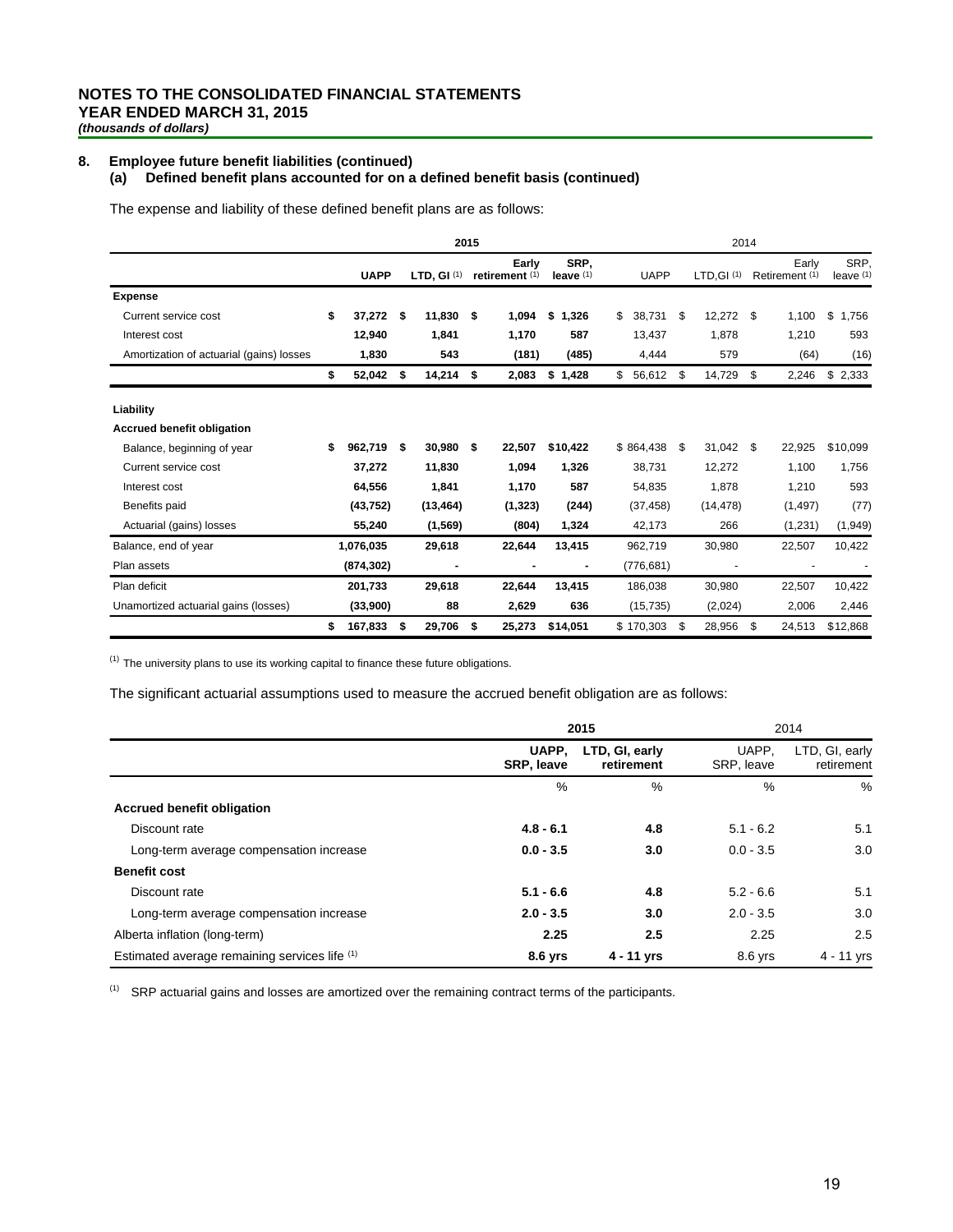#### **8. Employee future benefit liabilities (continued)**

#### **(b) Defined benefit plan accounted for on a defined contribution basis**

#### **Public Service Pension Plan (PSPP)**

The PSPP is a multi-employer contributory defined benefit pension plan for support staff members. As the university does not have sufficient information to follow the accounting standards for defined benefit plans, it is accounted for on a defined contribution basis. The pension expense recorded in these consolidated financial statements is \$32,186 (2014 - \$31,984).

An actuarial valuation of the PSPP was carried out as at December 31, 2013 and was then extrapolated to December 31, 2014. At December 31, 2014, the PSPP reported an actuarial deficit of \$803,299 (2013 - \$1,254,678). For the year ended December 31, 2014 PSPP reported employer contributions of \$326,134 (2013 - \$315,830). For the 2014 calendar year, the university's employer contributions were \$31,968 (2013 calendar year - \$32,101). PSPP's deficit is being discharged through additional contributions from both employees and employers until 2026 (2013 - 2026). Other than the requirement to make increased contributions, the university does not bear any risk related to the PSPP deficit.

#### **(c) Defined contribution plan**

#### **Supplementary retirement plan (SRP)**

The university provides non-contributory defined contribution supplementary retirement benefits to eligible executive and academic staff members. The expense recorded in these statements is \$2,863 (2014 - \$2,904).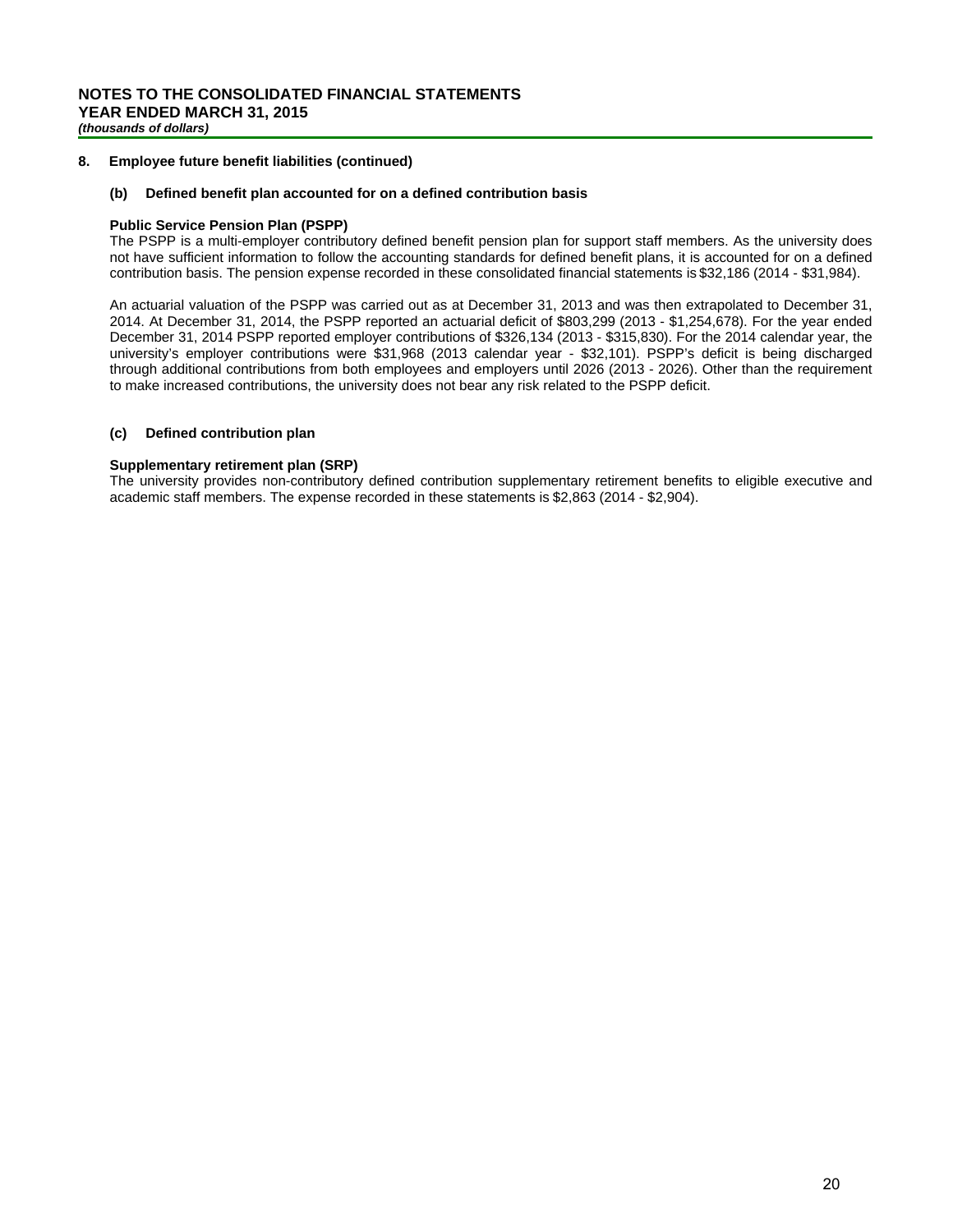# **NOTES TO THE CONSOLIDATED FINANCIAL STATEMENTS YEAR ENDED MARCH 31, 2015**

*(thousands of dollars)*

### **9. Debt**

The university has the following debt with Alberta Capital Finance Authority:

|                                                         | <b>Collateral</b> | <b>Maturity</b><br>Date | Interest<br>rate % | 2015      |             | 2014  |
|---------------------------------------------------------|-------------------|-------------------------|--------------------|-----------|-------------|-------|
| Natural Resources Engineering Facility                  | 2                 | June 2014               | 4.974              | \$        | \$<br>1,000 |       |
| Energy Management Program, Year 1                       | 3                 | September 2014          | 4.551              |           |             | 215   |
| Energy Management Program, Year 2                       | 3                 | March 2016              | 4.525              | 476       |             | 931   |
| Natural Resources Engineering Facility                  | 2                 | June 2017               | 5.056              | 2,389     | 3,264       |       |
| Health Research Innovation Facility                     | 3                 | June 2017               | 5.053              | 4,866     | 6,649       |       |
| <b>Extension Centre</b>                                 | 3                 | October 2017            | 8.750              | 809       | 1,037       |       |
| Energy Management Program, Year 3                       | 3                 | December 2017           | 4.493              | 1,218     | 1,589       |       |
| Energy Management Program, Year 4                       | 3                 | March 2019              | 3.718              | 1,556     | 1,911       |       |
| <b>Steam Turbine Generator</b>                          | 2                 | May 2020                | 6.250              | 7,358     | 8,345       |       |
| Newton Place                                            | 1                 | August 2024             | 6.000              | 9,198     | 9,856       |       |
| <b>Newton Place Renovation</b>                          | 1                 | August 2024             | 6.000              | 1,590     | 1,704       |       |
| Energy Management Program, Year 5                       | 3                 | December 2025           | 3.885              | 2,754     | 2,952       |       |
| Energy Management Program, Year 6                       | 3                 | September 2027          | 2.599              | 3,007     | 3,208       |       |
| Lister Residence II                                     | 1                 | November 2027           | 5.875              | 14,949    | 15,703      |       |
| <b>Windsor Car Park</b>                                 | 2                 | September 2028          | 6.000              | 5,017     | 5,242       |       |
| Saville Centre                                          | 2                 | December 2028           | 5.875              | 3,295     | 3,444       |       |
| Energy Management Program, Year 7                       | 4                 | December 2028           | 3.295              | 3,387     | 3,575       |       |
| East Campus Village                                     | 1                 | <b>March 2029</b>       | 4.960              | 6,677     | 7,001       |       |
| Centennial Centre for Interdisciplinary Science Phase I | 3                 | September 2029          | 5.353              | 7,300     |             | 7,626 |
| Energy Management Program, Year 8                       | 4                 | December 2029           | 2.676              | 5,000     |             |       |
| Health Research Innovation Facility                     | 3                 | June 2032               | 5.191              | 4,673     | 4,834       |       |
| <b>Students' Union Building Renovations</b>             | 4                 | December 2033           | 3.623              | 12,548    | 13,000      |       |
| Physical Activity & Wellness Centre                     | 4                 | <b>June 2034</b>        | 3.216              | 29,460    |             |       |
| Killam Centre                                           | 3                 | September 2036          | 4.810              | 1,759     |             | 1,805 |
| <b>Enterprise Square</b>                                | 1                 | September 2036          | 4.627              | 36,092    | 37,056      |       |
| East Campus Village - Graduate Housing                  | 2                 | September 2040          | 4.886              | 23,137    | 23,586      |       |
| East Campus Village - 2012                              | 1                 | June 2043               | 3.273              | 20,849    | 21,287      |       |
| Jubilee Carpark                                         | 2                 | December 2047           | 4.814              | 15,020    | 15,203      |       |
|                                                         |                   |                         |                    | \$224,384 | \$202,023   |       |

1 - title to land, building; 2 - cash flows from facility; 3 - none; 4 - general security agreement

Interest expense on debt recorded in these consolidated financial statements is \$10,283 (2014 - \$10,088).

Principal and interest payments are as follows:

|            | <b>Principal</b> | <b>Interest</b> | Total     |
|------------|------------------|-----------------|-----------|
| 2016       | 12,818<br>\$     | \$<br>10,037    | \$22,855  |
| 2017       | 12,945           | 9,417           | 22,362    |
| 2018       | 12,017           | 8,783           | 20,800    |
| 2019       | 10,241           | 8,240           | 18,481    |
| 2020       | 10,302           | 7,756           | 18,058    |
| Thereafter | 166,061          | 66,658          | 232,719   |
|            | \$224,384        | \$110,891       | \$335,275 |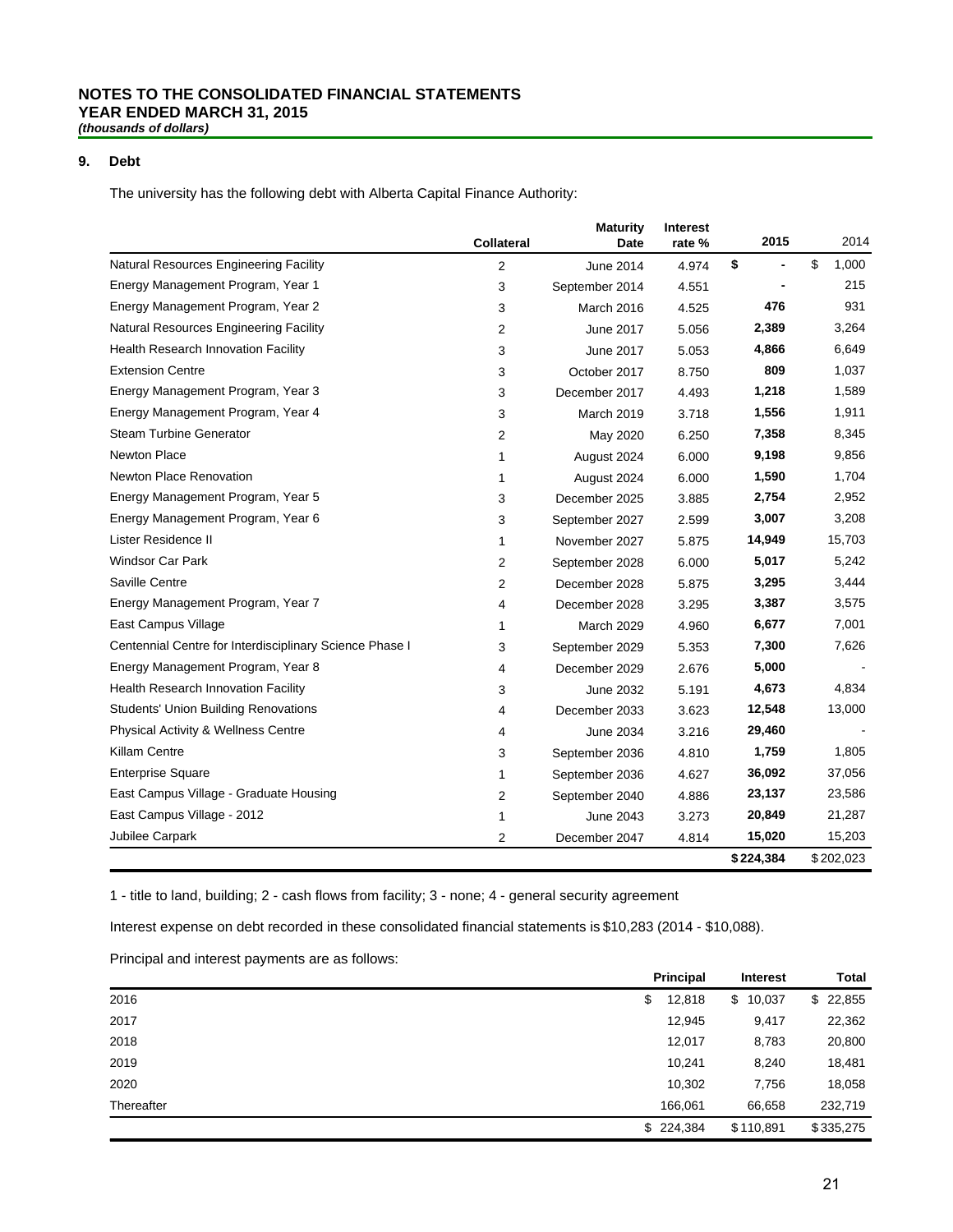#### **10. Deferred revenue**

Deferred revenue is comprised of restricted grants and donations spent on tangible capital acquisitions (not yet recognized as revenue), unspent externally restricted grants and donations and unearned tuition and other revenue.

|                                        |                                    |                   | 2015        |                                                |                |
|----------------------------------------|------------------------------------|-------------------|-------------|------------------------------------------------|----------------|
|                                        |                                    | <b>Restricted</b> |             |                                                |                |
|                                        | Research<br>and special<br>purpose | Capital           | Total       | <b>Student</b><br>tuition and<br>other revenue | Total          |
| Balance, beginning of year             | 453,240<br>\$                      | \$2,156,782       | \$2,610,022 | \$<br>23,756                                   | \$2,633,778    |
| Net change for the year                |                                    |                   |             |                                                |                |
| Grants, donations, tuition             | 587,142                            | 27,913            | 615,055     | 318,298                                        | 933,353        |
| Investment income                      | 1,624                              | (393)             | 1,231       |                                                | 1,231          |
| Unearned capital acquisition transfers | (55,085)                           | 55,085            | ٠           | $\blacksquare$                                 |                |
| Debt repayment                         | (46)                               | 46                |             | $\blacksquare$                                 | $\blacksquare$ |
| Recognized as revenue                  | (556, 395)                         | (113, 379)        | (669,774)   | (321, 495)                                     | (991, 269)     |
| Total net change for the year          | (22,760)                           | (30, 728)         | (53, 488)   | (3, 197)                                       | (56, 685)      |
|                                        | \$<br>430,480                      | \$2,126,054       | \$2,556,534 | \$<br>20,559                                   | \$2,577,093    |

2014

|                                        | Restricted                         |                                                             |                          |    |            |             |  |  |  |
|----------------------------------------|------------------------------------|-------------------------------------------------------------|--------------------------|----|------------|-------------|--|--|--|
|                                        | Research<br>and special<br>purpose | Student<br>tuition and<br>Total<br>Capital<br>other revenue |                          |    |            |             |  |  |  |
| Balance, beginning of year             | \$<br>450,066                      | \$2,215,497                                                 | \$2,665,563              | \$ | 24,351     | \$2,689,914 |  |  |  |
| Net change for the year                |                                    |                                                             |                          |    |            |             |  |  |  |
| Grants, donations, tuition             | 526,710                            | (1,269)                                                     | 525.441                  |    | 305,434    | 830.875     |  |  |  |
| Investment income                      | 850                                | 89                                                          | 939                      |    | -          | 939         |  |  |  |
| Unearned capital acquisition transfers | (56, 647)                          | 56,647                                                      | $\overline{\phantom{a}}$ |    |            |             |  |  |  |
| Debt repayment                         | (44)                               | 44                                                          |                          |    |            |             |  |  |  |
| Recognized as revenue                  | (467, 695)                         | (114, 226)                                                  | (581, 921)               |    | (306, 029) | (887,950)   |  |  |  |
| Total net change for the year          | 3,174                              | (58, 715)                                                   | (55, 541)                |    | (595)      | (56, 136)   |  |  |  |
|                                        | \$<br>453,240                      | \$2,156,782                                                 | \$2.610.022              | \$ | 23,756     | \$2,633,778 |  |  |  |

Capital is comprised of \$2,050,263 (2014 - \$2,060,596) restricted grants and donations spent on tangible capital acquisitions and \$75,791 (2014 - \$96,186) of unspent restricted grants and donations. The expended capital is deferred and will be recognized as revenue when the terms are met.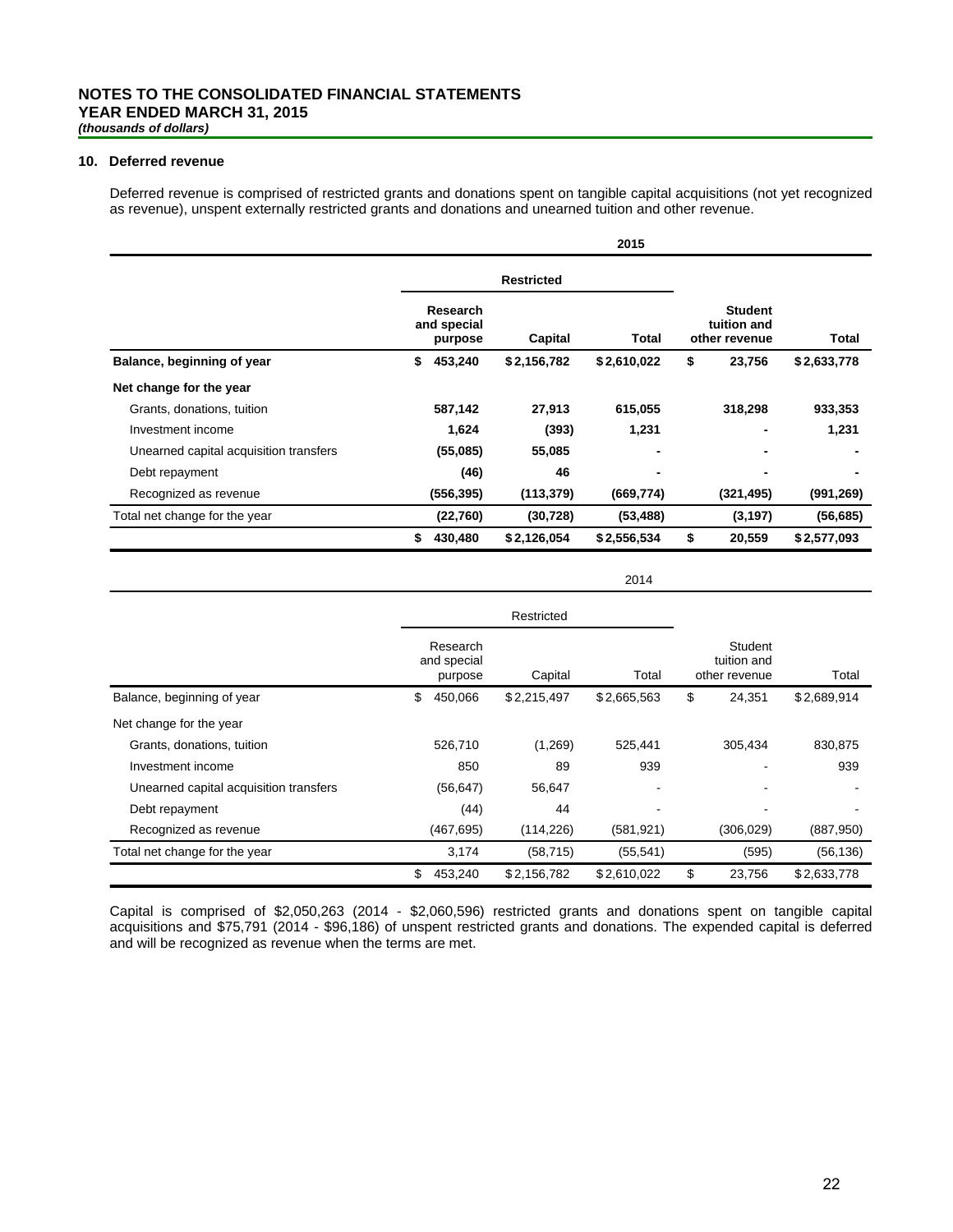#### **11. Endowments**

Endowments consist of externally restricted donations received by the university and internal allocations by the university's Board of Governors, the principal of which is required to be maintained intact in perpetuity.

Investment income earned on endowments must be used in accordance with the various purposes established by the donors or the Board of Governors. Benefactors as well as university policy stipulate that the economic value of the endowments must be protected by limiting the amount of income that may be expended and by reinvesting unexpended income.

Under the *Post-Secondary Learning Act*, the university has the authority to alter the terms and conditions of endowments to enable:

- Income earned by the endowments to be withheld from distribution to avoid fluctuations in the amounts distributed and generally to regulate the distribution of income earned by the endowment.
- Encroachment on the capital of the endowment to avoid fluctuations in the amounts distributed and generally to regulate the distribution of income earned by the endowment if, in the opinion of the Board of Governors, the encroachment benefits the university and does not impair the long-term value of the fund.

In any year, if the investment income earned on endowments is insufficient to fund the spending allocation, the spending allocation is funded from the cumulative capitalized income. However, for individual endowments without sufficient cumulative capitalized income, endowment principal is used in that year. This amount is expected to be recovered by future investment income.

|                                           |   | 2015        | 2014          |
|-------------------------------------------|---|-------------|---------------|
| Balance, beginning of year                | S | 993,688     | \$<br>879,861 |
| Donations                                 |   | 79.683      | 20,475        |
| Investment - unrealized gains capitalized |   | 78.621      | 33,111        |
| Investment - realized gains capitalized   |   | 26,950      | 60,227        |
| Transfer to endowments                    |   | 2.551       | 14            |
|                                           |   | \$1,181,493 | 993,688       |
|                                           |   |             |               |

Endowments are comprised of:

|                    | 2015        | 2014          |
|--------------------|-------------|---------------|
| <b>Donations</b>   | 764.470     | \$<br>684,787 |
| Capitalized income | 417.023     | 308,901       |
|                    | \$1,181,493 | \$<br>993,688 |

In 2015, donations include the capitalization of an Innovation and Advanced Education Access to the Future Fund grant of \$54,380.

Capitalized income includes cumulative investment unrealized gains of \$169,506 (2014 - \$90,885).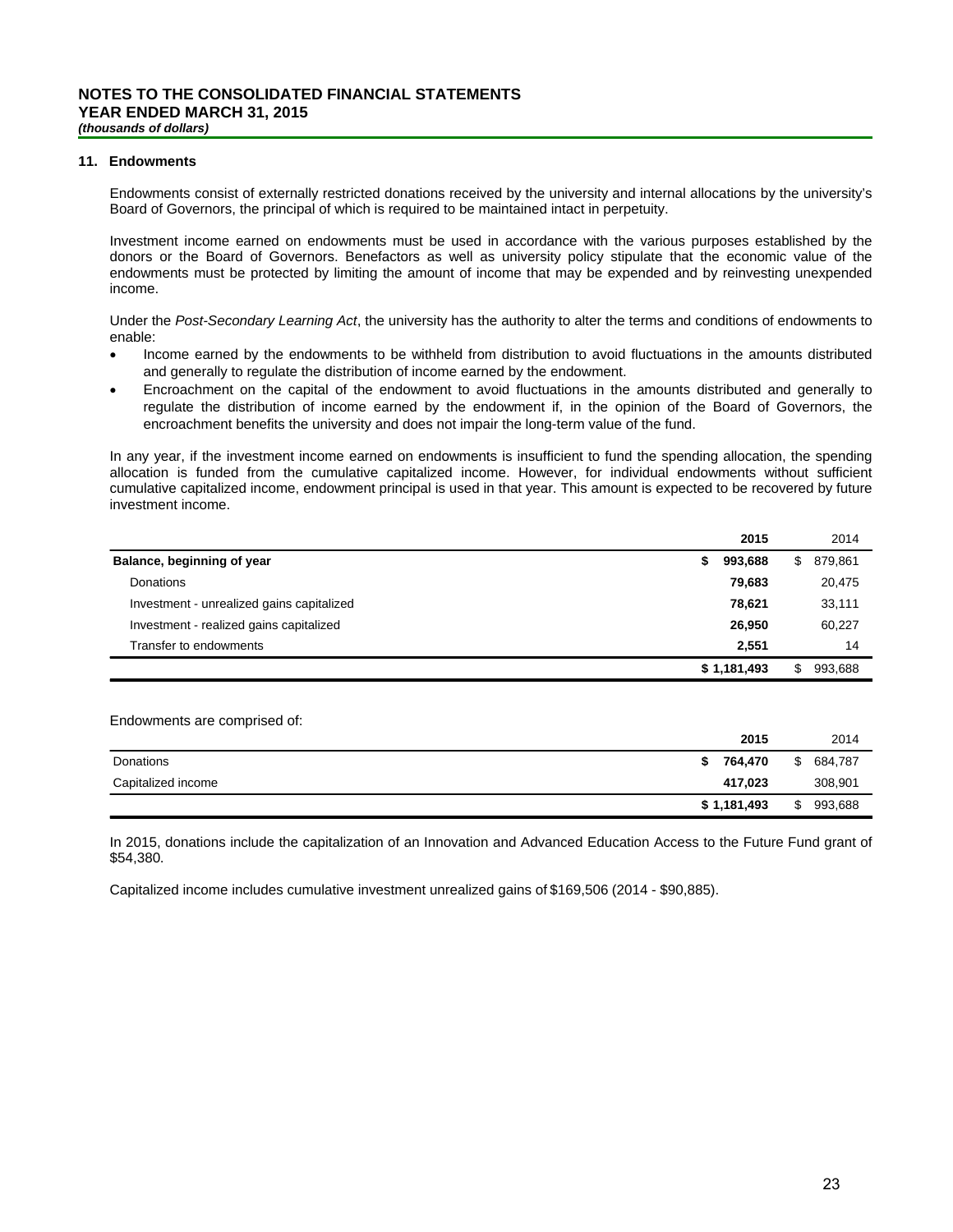# **NOTES TO THE CONSOLIDATED FINANCIAL STATEMENTS YEAR ENDED MARCH 31, 2015**

*(thousands of dollars)*

#### **12. Accumulated operating surplus**

|                                         | Accumulated<br>deficit from<br>operations | <b>Investment</b><br>in tangible<br>capital assets | Total<br>accumulated<br>operating<br>surplus |  |
|-----------------------------------------|-------------------------------------------|----------------------------------------------------|----------------------------------------------|--|
| Balance as at March 31, 2013            | \$<br>(76, 132)                           | \$<br>462,233                                      | \$<br>386,101                                |  |
| Excess of revenue over expense          | 18,374                                    |                                                    | 18,374                                       |  |
| Transfer to endowments                  | (14)                                      |                                                    | (14)                                         |  |
| Acquisition of tangible capital assets  | (99, 354)                                 | 99,354                                             |                                              |  |
| Debt repayment                          | (10, 229)                                 | 10,229                                             |                                              |  |
| Debt - new financing                    | 22,274                                    | (22, 274)                                          |                                              |  |
| Net book value of asset disposals       | 707                                       | (707)                                              |                                              |  |
| Amortization of tangible capital assets | 55,201                                    | (55, 201)                                          |                                              |  |
| Balance as at March 31, 2014            | \$<br>(89, 173)                           | \$<br>493,634                                      | \$<br>404,461                                |  |
| Excess of revenue over expense          | 75,287                                    |                                                    | 75,287                                       |  |
| Transfer to endowments                  | (2,551)                                   |                                                    | (2,551)                                      |  |
| Acquisition of tangible capital assets  | (98, 875)                                 | 98,875                                             |                                              |  |
| Debt repayment                          | (10, 268)                                 | 10,268                                             |                                              |  |
| Debt - new financing                    | 37,319                                    | (37, 319)                                          |                                              |  |
| Net book value of asset disposals       | 220                                       | (220)                                              |                                              |  |
| Amortization of tangible capital assets | 55,807                                    | (55, 807)                                          |                                              |  |
| Balance as at March 31, 2015            | \$<br>(32, 234)                           | \$<br>509,431                                      | \$<br>477,197                                |  |

#### **13. Contingent liabilities**

- (a) The university is a defendant in a number of legal proceedings arising in the normal course of business. While the ultimate outcome and liability of these proceedings cannot be reasonably estimated at this time, the university believes that any settlement will not have a material adverse effect on the financial position or the results of operations of the university. Management has concluded that none of the claims meet the criteria for recording a liability.
- (b) The university has identified a potential liability related to the existence of asbestos in a number of its facilities. Although not a current health hazard, upon renovation or demolition of these facilities, the university may be required to take appropriate remediation procedures to remove the asbestos. As the university has no legal obligation to remove the asbestos in these facilities as long as the asbestos is contained and does not pose a public health risk, the fair value of the obligation cannot be reasonably estimated due to the indeterminate timing and scope of the removal. The asset retirement obligations for these assets will be recorded in the period in which there is certainty that the renovation or demolition project will proceed and there is sufficient information to estimate fair value of the obligation.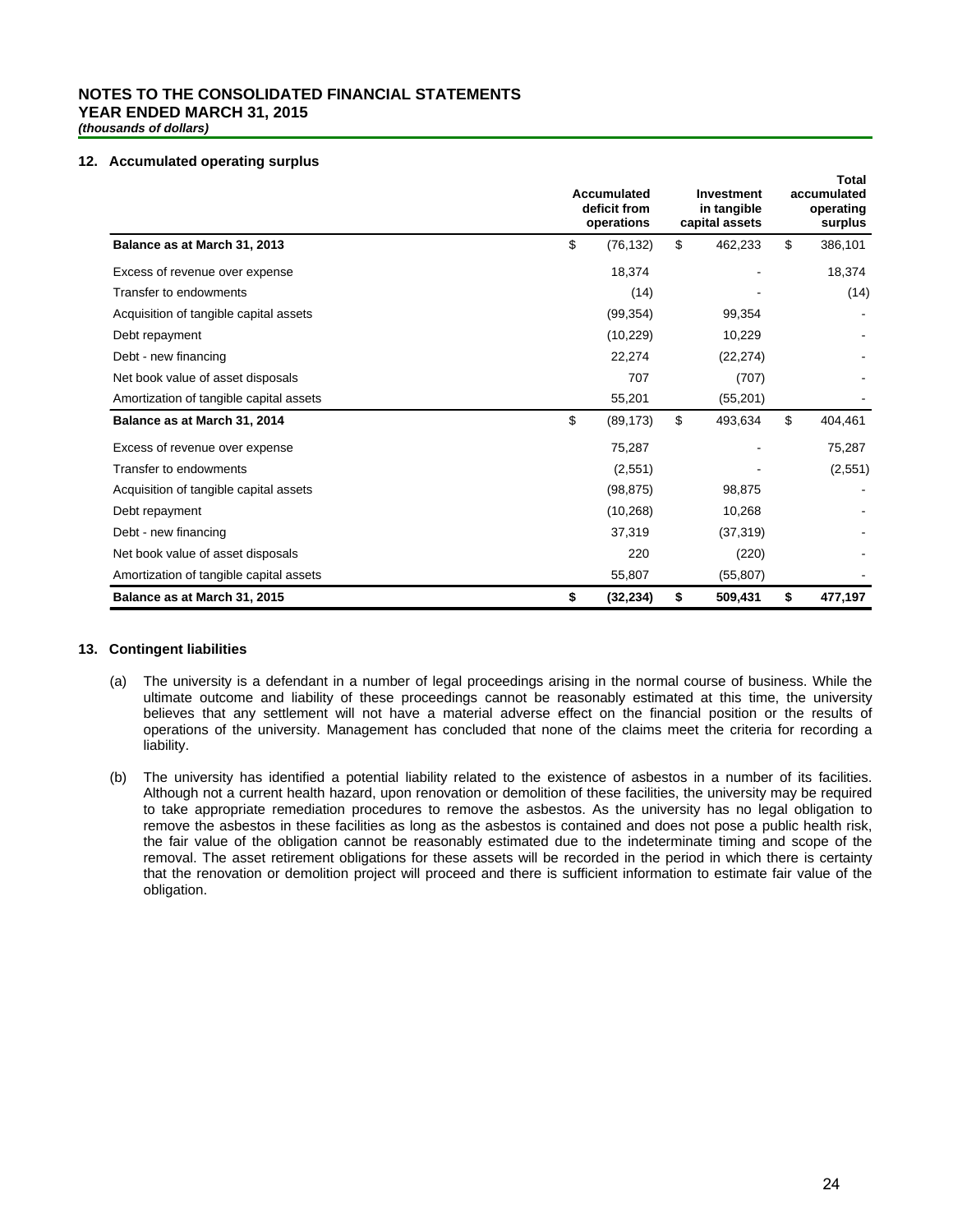#### **14. Contractual Obligations**

(a) The university has contractual obligations that will result in liabilities in the future when the terms of the contracts are met. The estimated aggregate amount payable for the unexpired terms of these contractual obligations are as follows:

|            | <b>Service</b><br>contracts | Capital<br>projects | Long-term<br>leases | <b>Total</b>  |
|------------|-----------------------------|---------------------|---------------------|---------------|
| 2016       | \$<br>84,294                | \$<br>124,940       | \$<br>5,718         | \$<br>214,952 |
| 2017       | 42,922                      | 41,036              | 4,983               | 88,941        |
| 2018       | 30,263                      | 13,508              | 2,578               | 46,349        |
| 2019       | 16,980                      | $\,$                | 1,640               | 18,620        |
| 2020       | 9,167                       | $\,$                | 1,128               | 10,295        |
| Thereafter | 962                         | ۰                   | 3,673               | 4,635         |
|            | \$<br>184,588               | \$<br>179,484       | \$<br>19,720        | \$<br>383,792 |

The significant service contracts are as follows:

- In order to manage its exposure to the volatility in the electrical industry, the university has entered into contracts to fix a portion of its electrical cost. The six contracts (2014 - six contracts) with expenditures totaling \$88,101 (2014 - \$91,440) expire over the next five years.
- Effective November 1, 2010, the university entered into an agreement with an external party for dining and catering services. The agreement has four months remaining with a total estimated cost of \$3,500 (2014 - \$14,000).
- Effective July 1, 2010 the university entered into an agreement for infrastructure management services. The agreement has three months remaining with a cost of \$887 (2014 - \$3,018). Effective July 1, 2013 the university entered into an agreement for application management services. The agreement has three months remaining with a cost of \$687 (2014 - \$3,435).
- Effective August 1, 2014, the university entered into an agreement with an external party for custodial services. The agreement has two years remaining with a cost of \$17,344 (2014 - \$2,000).
- (b) The university is one of 58 members of CURIE, the Canadian Universities Reciprocal Insurance Exchange, a selfinsurance reciprocal established to share the insurable property, liability, and errors and omissions risks of member universities. The projected cost of claims against the exchange is based on actuarial projections and is funded through members' premiums. As at December 31, 2014 CURIE had a surplus of \$74,231 (2013 - \$71,331), of which the university's pro rata share is approximately 7.18% (2014 - 7.13%). This surplus is not recorded in the consolidated financial statements.

#### **15. Budget**

The university's 2014-15 budget was approved by the Board of Governors and was presented to the Minister of Innovation and Advanced Education as part of the university's submission of its 2014-15 Comprehensive Institutional Plan.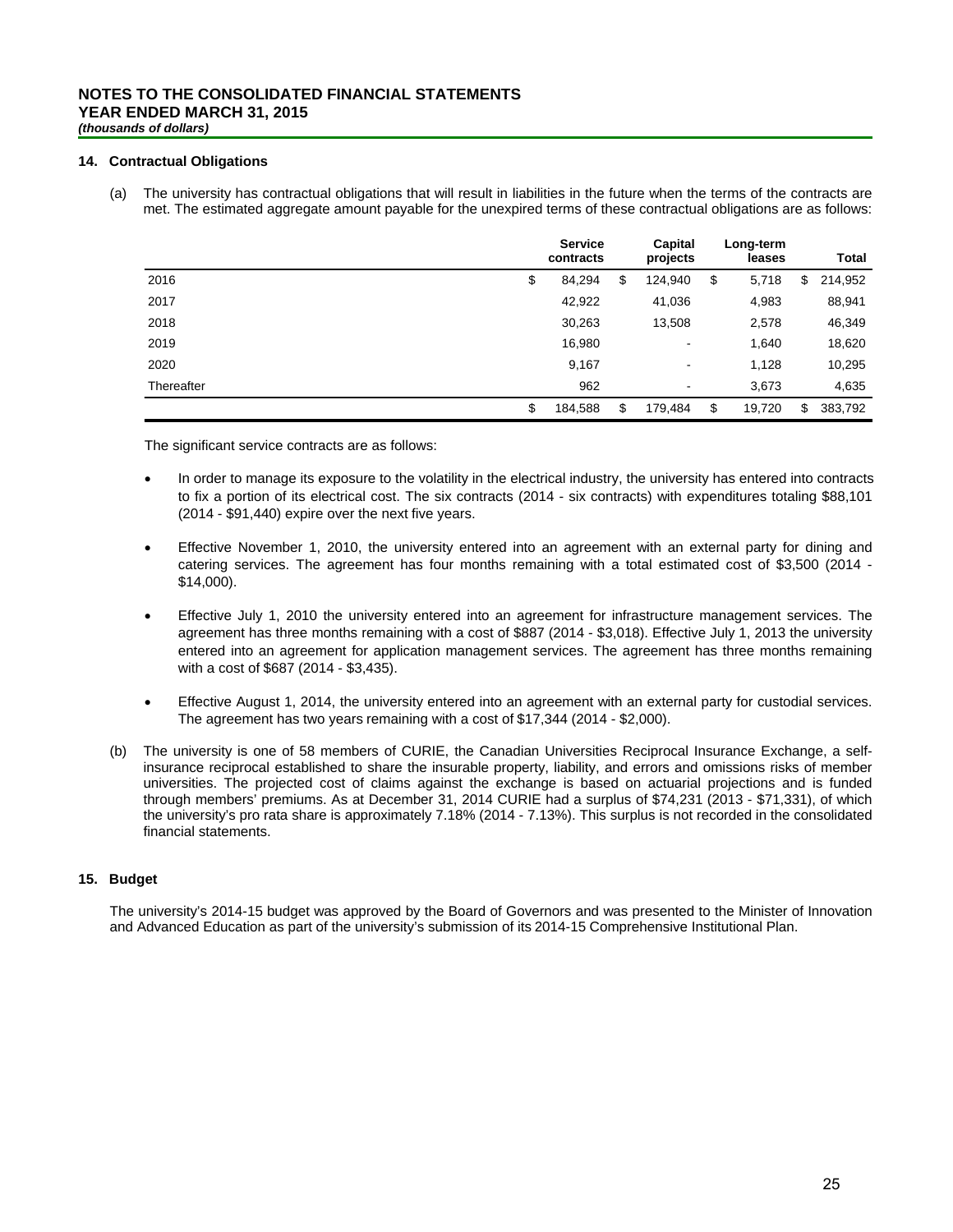# **NOTES TO THE CONSOLIDATED FINANCIAL STATEMENTS YEAR ENDED MARCH 31, 2015**

*(thousands of dollars)*

#### **16. Government of Alberta grants**

|                                                                     | 2015          | 2014          |
|---------------------------------------------------------------------|---------------|---------------|
| Innovation and Advanced Education - Campus Alberta grant            | \$<br>588,813 | \$<br>579,924 |
| Innovation and Advanced Education - Access to the Future Fund grant | 58,714        |               |
| Innovation and Advanced Education - other grants                    | 107,005       | 94,273        |
| Infrastructure                                                      |               | 22,455        |
| Health - Academic Alternative Relationship Plans                    | 62,240        | 58,027        |
| Health - other grants                                               | 59,816        | 69,205        |
| Alberta Health Services                                             | 8,803         | 4,726         |
| Other departments and agencies                                      | 13,120        | 18,773        |
|                                                                     | 898,511       | 847,383       |
| Restricted expended capital recognized as revenue                   | 91,476        | 93,608        |
| Deferred revenue                                                    | (92, 954)     | (49, 378)     |
|                                                                     | \$<br>897,033 | \$<br>891,613 |

The net amount receivable is \$17,387 (2014 - \$1,401).

The university holds \$11,395 on behalf of government agencies.

### **17. Expense by object**

|                                         | 2015<br><b>Budget</b> |    | 2015      |    | 2014      |
|-----------------------------------------|-----------------------|----|-----------|----|-----------|
| <b>Salaries</b>                         | \$<br>875.530         | S  | 878.666   | \$ | 896,266   |
| Employee benefits                       | 177,093               |    | 179,373   |    | 182,899   |
| Materials, supplies and services        | 199,759               |    | 205,483   |    | 179,424   |
| Cost of goods sold                      | 92,413                |    | 101,376   |    | 104,502   |
| Scholarships and bursaries              | 85,158                |    | 89,933    |    | 89,150    |
| Maintenance and repairs                 | 84.259                |    | 87.141    |    | 78,423    |
| <b>Utilities</b>                        | 48.506                |    | 44.329    |    | 46,346    |
| Amortization of tangible capital assets | 176.605               |    | 169.186   |    | 169,151   |
|                                         | 1,739,323<br>\$       | S. | 1,755,487 | S. | 1,746,161 |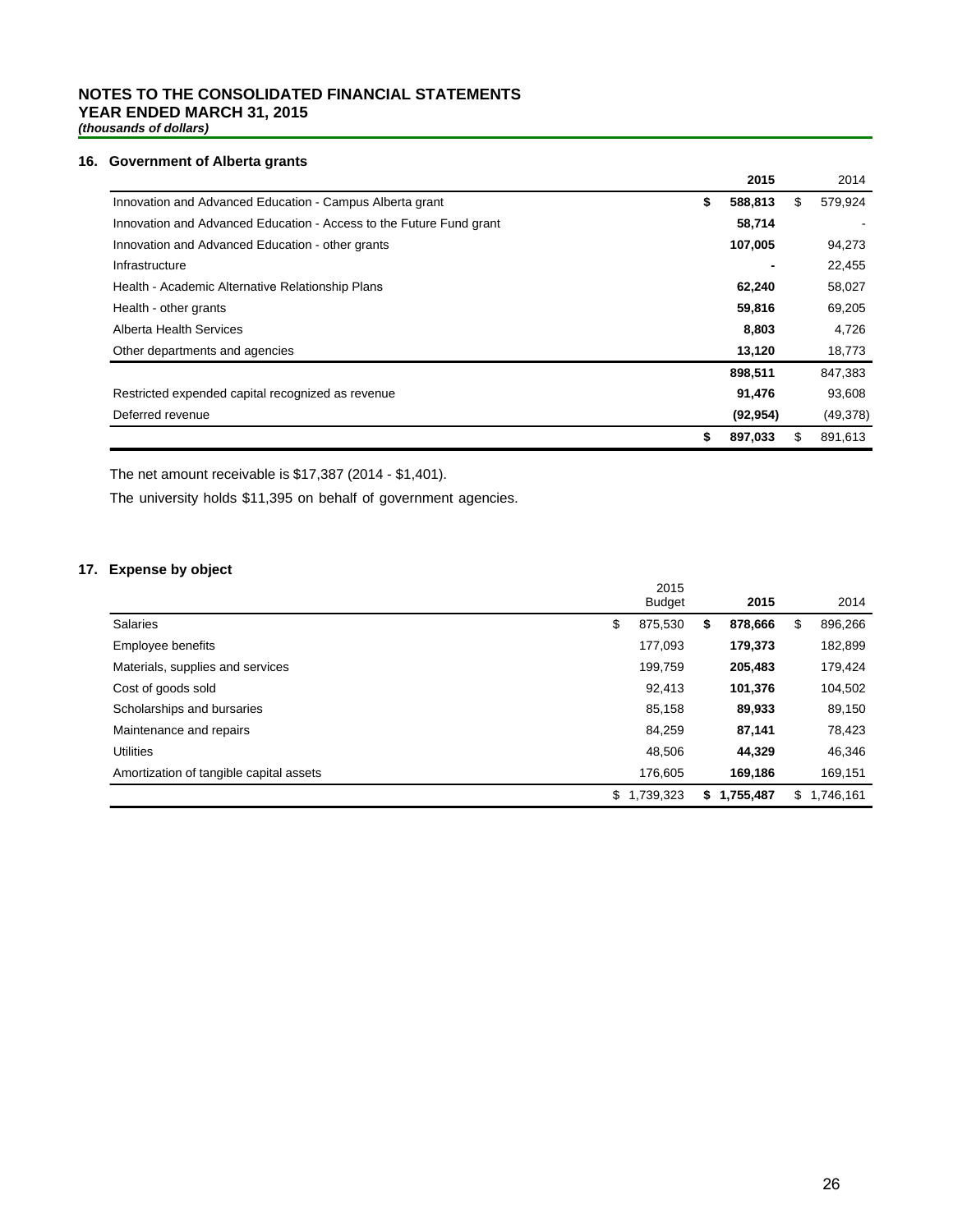# **NOTES TO THE CONSOLIDATED FINANCIAL STATEMENTS YEAR ENDED MARCH 31, 2015**

*(thousands of dollars)*

#### **18. Salaries and employee benefits**

|                                             |                             |    |                            |    | 2015                                  |                                       |                |       |
|---------------------------------------------|-----------------------------|----|----------------------------|----|---------------------------------------|---------------------------------------|----------------|-------|
|                                             | <b>Base</b><br>salary $(4)$ |    | Non-cash<br>benefits $(5)$ |    | Non-cash<br>benefits<br>$(SRP)^{(6)}$ | Non-cash<br>benefits<br>(leave) $(7)$ |                | Total |
| Governance (1)                              |                             |    |                            |    |                                       |                                       |                |       |
| <b>Board of Governors</b>                   | \$<br>н.                    | \$ | ۰.                         | \$ | $\sim$                                | \$                                    | ۰              | \$    |
| <b>Executive</b>                            |                             |    |                            |    |                                       |                                       |                |       |
| President                                   | 549                         |    | 50                         |    | 274                                   |                                       | 107            | 980   |
| Provost and Vice-President (Academic) (2)   | 450                         |    | 39                         |    | 43                                    |                                       | 76             | 608   |
| Vice-President (Research)                   | 504                         |    | 95                         |    | 76                                    |                                       | 93             | 768   |
| Vice-President (Facilities and Operations)  | 477                         |    | 42                         |    | 115                                   |                                       | 72             | 706   |
| Vice-President (Finance and Administration) | 467                         |    | 33                         |    | 124                                   |                                       | 72             | 696   |
| Vice-President (University Relations)       | 383                         |    | 40                         |    | 88                                    |                                       | $\blacksquare$ | 511   |
| Vice-President (Advancement) (3)            | 386                         |    | 34                         |    | 58                                    |                                       | ٠              | 478   |

|                                             |                      |                                     |        |                                       | 2014                                  |                          |       |
|---------------------------------------------|----------------------|-------------------------------------|--------|---------------------------------------|---------------------------------------|--------------------------|-------|
|                                             | Base<br>salary $(4)$ | Non-cash<br>benefits <sup>(5)</sup> |        | Non-cash<br>benefits<br>$(SRP)$ $(6)$ | Non-cash<br>benefits<br>(leave) $(7)$ | Total                    |       |
| Governance (1)                              |                      |                                     |        |                                       |                                       |                          |       |
| <b>Board of Governors</b>                   | \$<br>$\sim$         | \$                                  | $\sim$ | \$                                    | $\overline{\phantom{0}}$              | \$                       | \$    |
| Executive                                   |                      |                                     |        |                                       |                                       |                          |       |
| President                                   | 544                  |                                     | 47     |                                       | 426                                   | 127                      | 1,144 |
| Provost and Vice-President (Academic) (2)   | 420                  |                                     | 36     |                                       | 40                                    | 206                      | 702   |
| Vice-President (Research)                   | 496                  |                                     | 95     |                                       | 104                                   | 109                      | 804   |
| Vice-President (Facilities and Operations)  | 472                  |                                     | 41     |                                       | 166                                   | 99                       | 778   |
| Vice-President (Finance and Administration) | 459                  |                                     | 33     |                                       | 179                                   | 101                      | 772   |
| Vice-President (University Relations)       | 377                  |                                     | 39     |                                       | 106                                   | $\overline{a}$           | 522   |
| Vice-President (Advancement)                | 383                  |                                     | 35     |                                       | 77                                    | $\overline{\phantom{0}}$ | 495   |

(1) The Chair and Members of the Board of Governors receive no remuneration for participation on the Board.

(2) In 2015, two individuals held this position. The interim Provost and Vice-President (Academic) does not participate in any executive benefit programs. In 2014, two individuals held this position. The acting Provost and Vice-President (Academic) did not participate in any executive benefit programs.

(3) In 2015, two individuals held this position. The interim Vice-President (Advancement) does not participate in any executive benefit programs.

(4) Base salary includes pensionable base pay for all executive, as well as an administrative stipend and market supplement for some executives. Certain base salary amounts also include a car allowance, a reduction for amounts recovered from workers' compensation, and a reduction for the optional personal leave program (days off without pay).

(5) Non cash benefits include the university's share of all employee benefits and contributions or payments made on behalf of employees including pension, group life insurance, employee and family assistance program, critical illness, supplementary health care, short and long term disability plans and dental plan. Benefits for some of the executive also include parking, supplemental life insurance, forgivable housing loans, mobile device allowances, and club dues. Additional non cash benefits for the President include expenses related to the personal use portion of the residence which the President rents from the university.

Under the terms of the SRP, the executive may receive supplemental payments. Retirement arrangement costs as detailed below are not cash payments in the period but are period expenses for the rights to future compensation. Costs shown reflect the total estimated cost to provide supplementary retirement benefits. The SRP provides future benefits to participants based on years of service and earnings. The cost of these benefits is actuarially determined using the projected benefit method pro rated on service, a market interest rate, and other assumptions included in the Canadian Institute of Actuaries' lump sum commuted value standard. Net actuarial gains and losses of the benefit obligations are amortized over the remaining terms of the participants' contracts. Current service cost is the actuarial present value of the benefits earned in the current year.